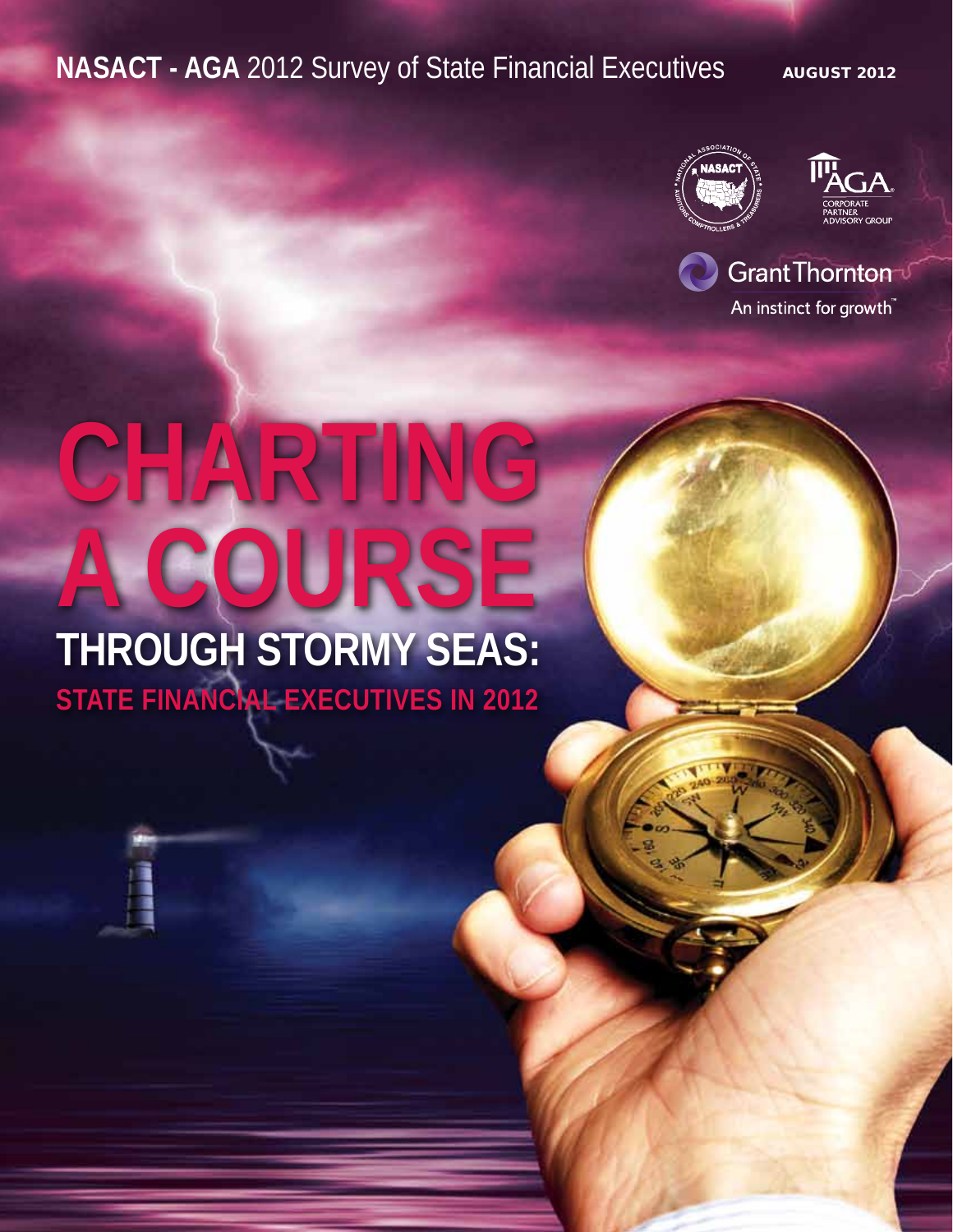### **Table of contents**

**Executive summary 1 About the survey 3 Inefficiency and waste 5 Measuring performance 6 Timely financial reporting 9 State systems and the Cloud 14 Strategy 16 Structure 18 Culture 20 People 23 Top challenges 26 Conclusion 28**

#### About the National Association of State Auditors, Comptrollers and **Treasurers (NASAC)**



**NASACT is an organization for state officials who deal with the financial management of state government. NASACT's membership is comprised of officials who have been elected or appointed to the offices of state auditor, state comptroller, or state treasurer in the 50 states, the District of Columbia, and U.S. territories. NASACT has a headquarters office in Lexington,** 

**Ky., and a second office in Washington, D.C. The Association plans and manages training and technical assistance programs and handles numerous requests for information each year from state auditors, comptrollers, treasurers, and other government officials, as well as the private sector. NASACT monitors federal legislation and agency developments that have an impact on state government and acts as a liaison to federal regulatory bodies and Congressional committees on issues of interest to members. NASACT uses its expertise to provide responses to technical standards-setting bodies, helping to ensure the highest standards of government transparency, accountability, and integrity. For more information, visit www.nasact.org.**

#### About the Association of Government Accountants (AGA)



**AGA, founded in 1950, supports the careers and professional development of public finance professionals working in federal, state, and local governments, as well as the private sector and academia. The association has more than 15,000 members, including professionals in accounting, administration, auditing, budgeting, consulting, grants management,** 

**fraud investigation, and information technology. AGA has been instrumental in developing accounting and auditing standards, and in generating new concepts for the effective organization and administration of financial management functions. The association conducts independent research and analysis of all aspects of government financial management. These studies, including the 2012 AGA Chief Financial Officers Survey and more than 30 independent studies supported by the Corporate Partner Advisory Group, make AGA a leading advocate for improving the quality and effectiveness of public fiscal administration and program accountability. For more information, please visit www.agacgfm.org.**

#### About Grant Thornton LLP

**Grant Thornton LLP is the U.S. member firm OF GRANT THORNE OF GRANT THORNET IS A GRAND CONGRANT OF GRAND OF GRAND OF GRAND CF CONGRAND CF CONGRAND CF CONGRAND CF CONGRAND CF CONGRAND CF CONGRAND CF CONGRAND CF CONGRAND CONGRAND Thornton International Ltd and its member**  An instinct for growth **firms are not a worldwide partnership**, as

**each member firm is a separate and distinct legal entity. In the U.S., visit Grant Thornton LLP at www.GrantThornton.com.**

**Grant Thornton's Global Public Sector, based in Alexandria, Va., is a global management consulting business with the mission of providing responsive and innovative financial, performance management, and systems solutions to governments and international organizations. We have provided comprehensive, cutting-edge solutions to the most challenging business issues facing government organizations. Our in-depth understanding of government operations and guiding legislation represents a distinct benefit to our clients. Many of our professionals have previous civilian and military public sector experience and understand the operating environment of government. Visit Grant Thornton's Global Public Sector at www.grantthornton.com/publicsector.**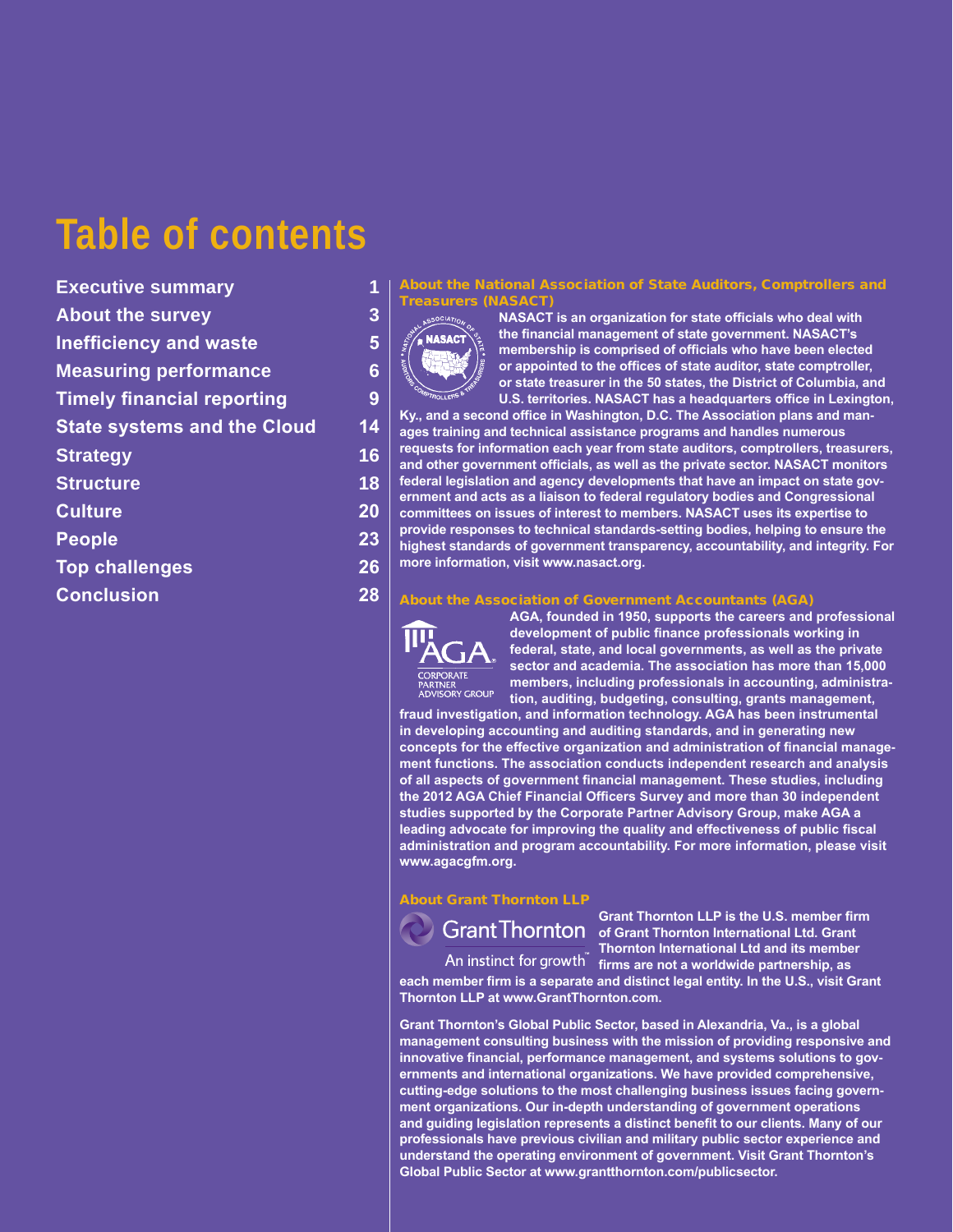### **Executive summary**

**State government, and indeed every governmental unit in the U.S, has been surrounded by a storm of financial turmoil for some years now. The storms continue, and the years ahead may prove to be just as difficult as those they have just endured. It was in this environment that we surveyed state financial management executives and others engaged in governmental finance throughout the country. Our survey finds these financial professionals engaged, hard at work, and helping to guide their agencies through these perilous times.**

### Tackling inefficiency and waste is just part of the job

Government efforts to tackle and eliminate inefficiency and waste are not new. Since the dawn of the Republic, governments have taken steps to identify and reduce misuse of taxpayer dollars. But with the economic crisis, some suggest that such initiatives take on new momentum. Not the respondents in our survey, however. A majority of respondents say they have no "campaigns" to reduce waste. Most replied that such initiatives were a regular part of doing business. They say improving efficiency is "an ongoing process" or "part of our mission." Even though few novel "campaigns" have been launched to root out inefficiency, things are being done and results are being achieved.

#### Measuring performance

Respondents to the survey have widely varying roles in their organizations' performance management activities. While they agree performance management is an important activity, their roles are very different. Some are integral to the development, reporting, and use of performance information. Others are performing an audit or analysis role. Still others have no role at all. Even with the disparity of roles, a majority of respondents say they are involved at least sometimes in the setting of goals. Unfortunately, they are not as comfortable with their organizations' ability to capture relevant performance data for use in performance reporting.

### Timely Financial Reporting

State and local governments produce a Comprehensive Annual Financial Report (CAFR). To be useful to decision-makers, it must be produced timely, but some governments have had difficulty producing the report. We asked respondents how quickly they could produce a CAFR, and the majority of respondents believe they can produce a CAFR more quickly. The greatest impediment to a timelier CAFR is the components' ability to produce financial statements in sufficient time. Not surprisingly, accounting errors are what respondents perceive as the greatest risk to producing CAFRs more timely.

### State systems and the Cloud

Despite the clamor for the Cloud, the vast majority of our respondents do not currently manage their finances or financial reporting there. Their governments do not generally use the Cloud for other systems, either. The main barrier seems to be that they do not know much about the Cloud. Some do not know what it is. A vast majority do not know what savings to expect from moving to the Cloud. Implementation costs and security risks rank highest on respondents' list of impediments to moving financial systems to the Cloud.

#### Driving performance

There are important elements of an organization that drive its performance. The strength of these elements can be major factors in whether an organization achieves its goals. We asked respondents about each of four important drivers: strategy, structure, culture, and people.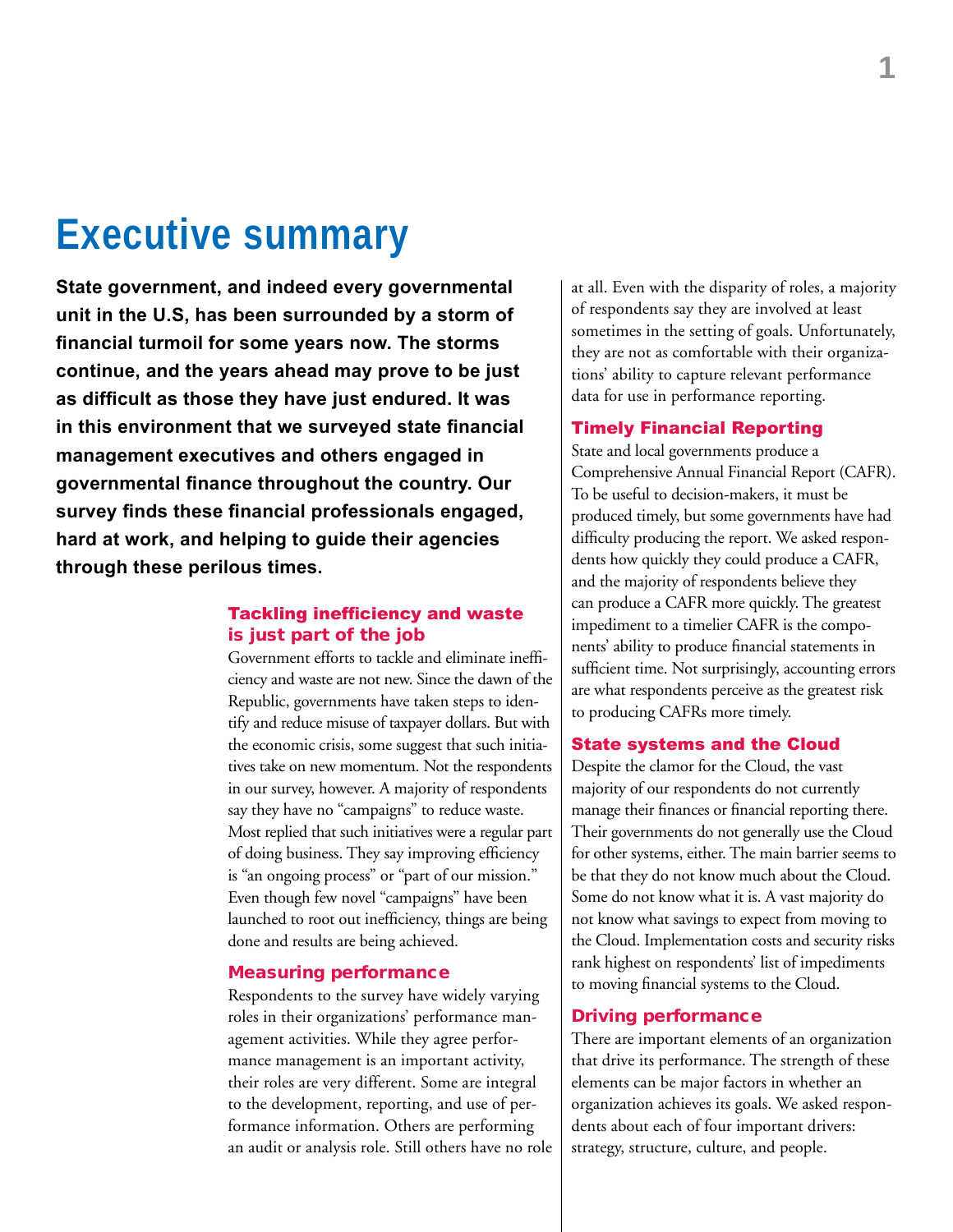

### Financial executives have aligned their offices with state missions

Strategy is what focuses an organization. It is what entities choose to pursue to perform well. Respondents express the strong belief that they are aligned with their organizations' strategy. But few are satisfied with the degree to which risk management and performance improvement are integrated into the strategy of their organizations.

### Different views of leadership and trust

Structure refers to how the entity is organized. High performing entities are designed to support their people to work with each other and for their stakeholders. While respondents have high opinions of the make-up and organization of their offices, trust within their organizations is not where it should be. The fiscal storms hitting states have reduced revenues, frozen pay, and cut staffing, leaving the financial executives to pick up the pieces and find ways to continue to accomplish essential functions.

### The finance culture is strong and supportive

Culture is what people believe about how work gets done. It is the thoughts and beliefs that drive behavior in the entity. Respondents think very highly of the culture in their organizations. They believe the people in their organizations are focused on the same values and priorities. They also believe their leaders are good at communicating and building culture. Their responses are more lukewarm when asked whether they have confidence that the state culture is well positioned to meet the challenges they face.

### People are the key to success

People refer to how an entity recruits, develops, and retains the people who do the work of the

organization. The ultimate resource of any entity is its people. Respondents believe they have people with the right mix of technical skills and attitudes, who understand the link between their work and their organizations' objectives.

### Storms will continue

Much like their federal counterparts, state financial executives have challenges ranging from personnel to budget to providing services to technology. They recognize that challenges and difficulties from external forces will continue, and they have plans and contingencies to deal with them. They want to continue their focus on their people so they can achieve results for their customers and stakeholders.

### **Conclusion**

There is a storm out there. It is not a storm on the horizon; it is already here. It is driven by the continued poor performance of U.S. and global economies. It causes dropping revenues but continued high demand for government services.

While every government executive bears some responsibility for the government's response to this storm, financial executives have a leading role because all state and local government operations require funding. They must motivate and lead their staffs who are overwhelmed by increasing workloads caused by staffing shortages, discouraged by years without pay raises, and battered by public denigration of their public service.

Throughout this survey, however, we see financial executives successful in spite of all that is thrown their way. They have been seasoned by the storms of the last few years. They have their priorities straight, and they can and will guide their offices and governments to a safe harbor.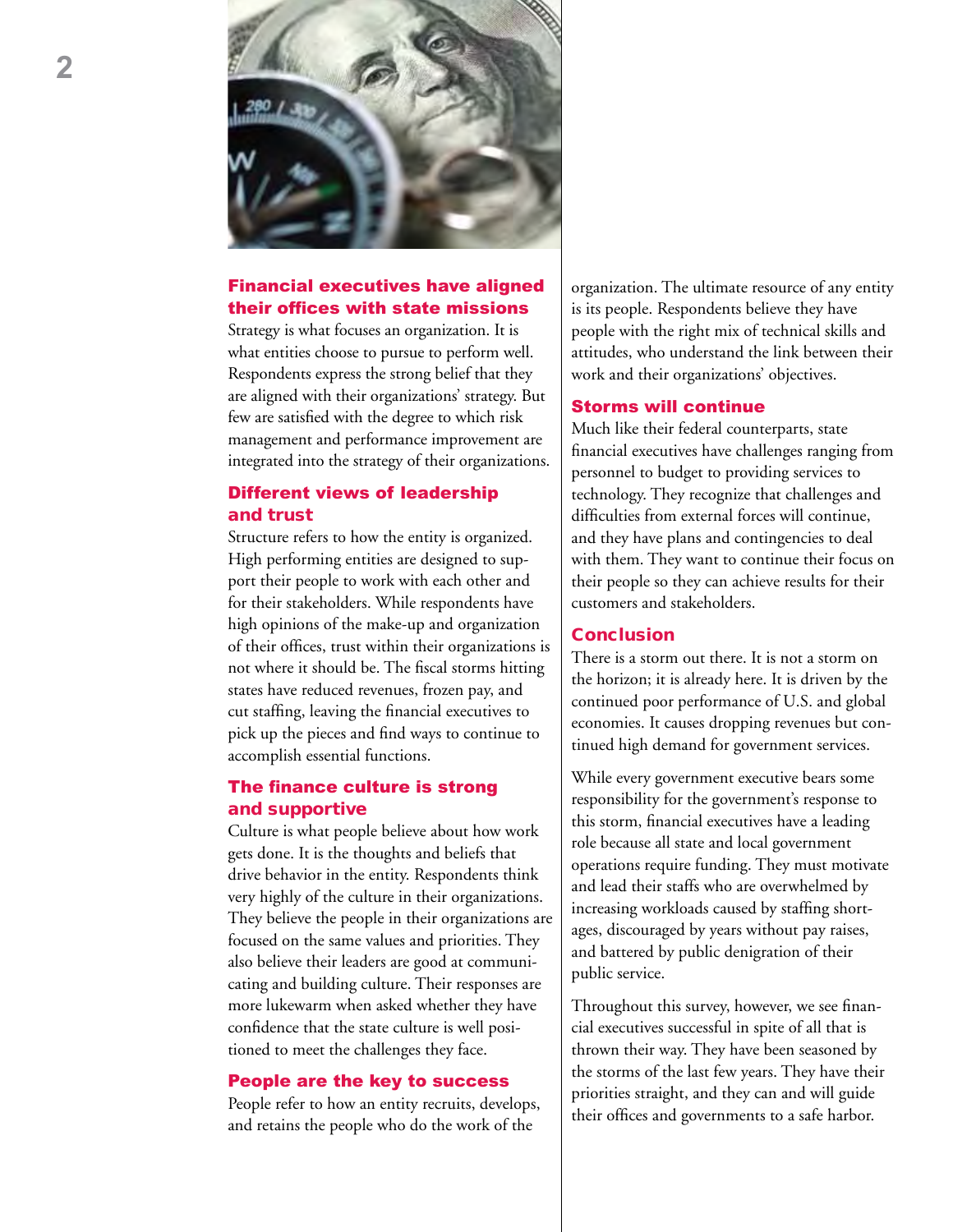### **About the survey**

**Since 1996, the Association of Government Accountants (AGA) and Grant Thornton LLP have jointly sponsored an annual survey of government chief financial officers (CFOs). In 2009, the National Association of State Auditors, Comptrollers, and Treasurers (NASACT) joined with AGA and Grant Thornton to expand the reach of the survey to state financial managers, and in 2011, we began to issue two reports: the first focused on the federal government, and a second report based primarily on state government.** 

> Our first 2012 report, *AGA's Annual Federal CFO Survey*, issued in July 2012, focused on the federal Campaign to Cut Waste, measuring performance, and an assessment of CFO organizations using the recognized elements of high-performing organizations: strategy, structure, culture, and people. This 2012 state report touches on eliminating waste and inefficiency and measuring performance, but has unique sections on timely financial reporting in the Comprehensive Annual Financial Report

(CAFR) and state systems in the Cloud. Like the federal report, it also included an assessment of state financial organizations using the recognized elements of high-performing organizations.

Our purpose for doing the surveys is to identify emerging issues in financial management and provide a vehicle for practitioners to share their views and experiences with colleagues and policy makers. This is one of the ways in which NASACT and AGA maintain their leadership in governmental financial management issues.

### Anonymity

To preserve anonymity and encourage respondents to speak freely, these surveys of the financial community do not attribute thoughts or quotations to individual financial executives, nor do we identify specific input from any individual online respondent.

### Survey methodology

With NASACT and AGA guidance, Grant Thornton developed survey instruments that included closed- and open-ended questions. NASACT also provided specific input on the questions related to timely financial reporting

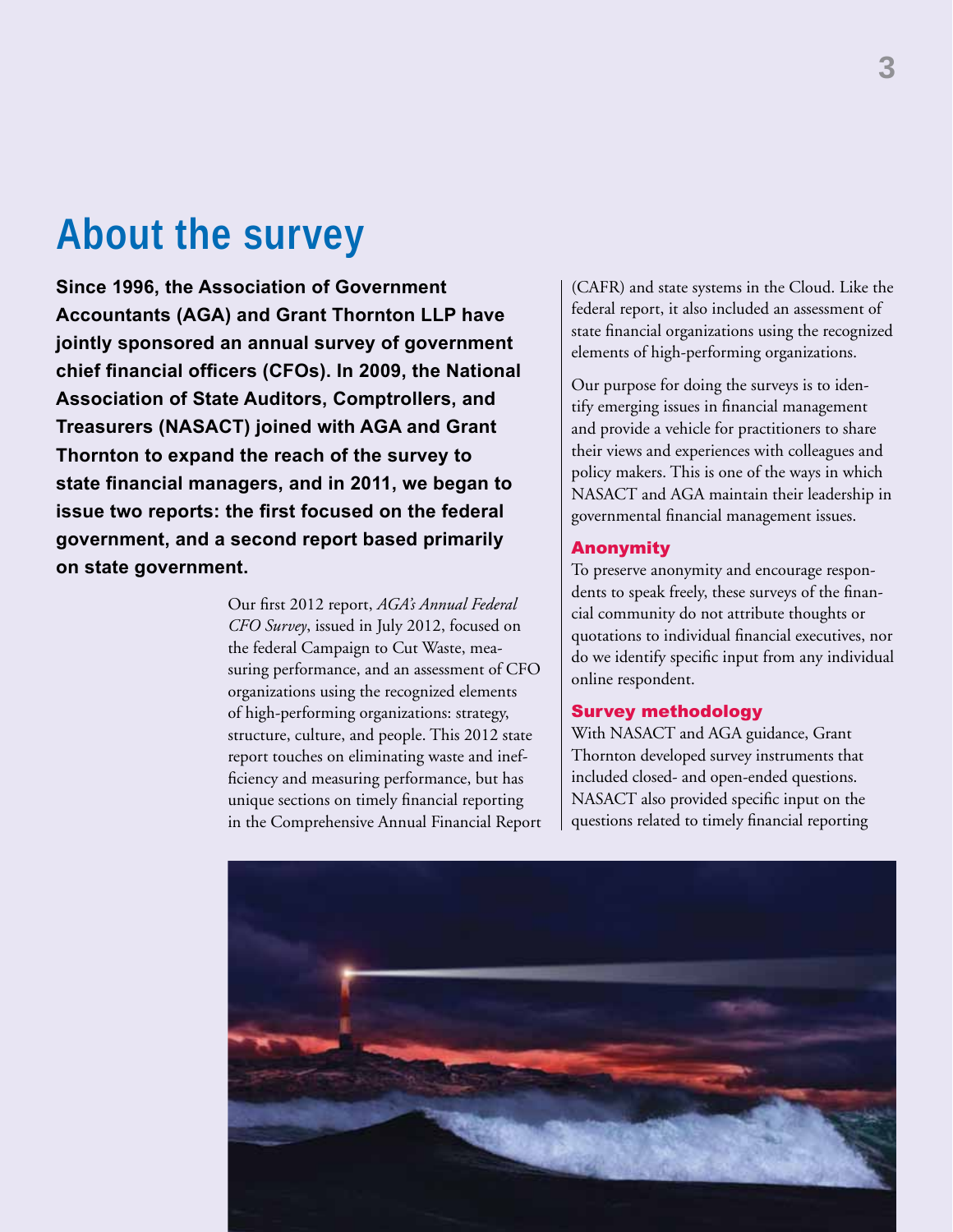and state systems in the Cloud. When we released the survey, 40 senior NASACT members from 30 states and territories provided their assessments. We also obtained online participation from 180 state financial managers and 137 other financial managers working primarily in local government. Figure 1 shows the profile of non-federal online participants. We included local financial managers' input in this survey since it is more closely associated with state financial management than federal financial management. Throughout the survey, we refer to these 40 senior NASACT members as "executives" and all of the others as "online participants."

### **Figure 1: Respondents' level of government**





The 40 NASACT members who responded to the survey included a wide range of position titles, including State Auditor, State Comptroller, and State Treasurer. Twenty-one of the position titles were related to accounting/treasury, and 17 were related to auditing. The states and territories they represented included:

- **1.** Alaska
- **2.** Arizona
- **3.** California
- **4.** Colorado
- **5.** Georgia
- **6.** Guam
- **7.** Idaho
- **8.** Illinois
- **9.** Iowa
- **10.** Kentucky
- **11.** Louisiana
- **12.** Maryland
- **13.** Massachusetts
- **14.** Michigan **15.** Missouri
- **16.** Montana
- **17.** North Carolina
- **18.** Nevada
- **19.** New Hampshire
- **20.** New Mexico
- **21.** New York
- **22.** Ohio
- **23.** Oklahoma
- **24.** South Dakota
- **25.** Utah
- **26.** Vermont
- **27.** Virginia
- **28.** West Virginia
- **29.** Wisconsin
- **30.** Wyoming

Copies of the online questionnaires can be found at www.grantthornton.com/publicsector.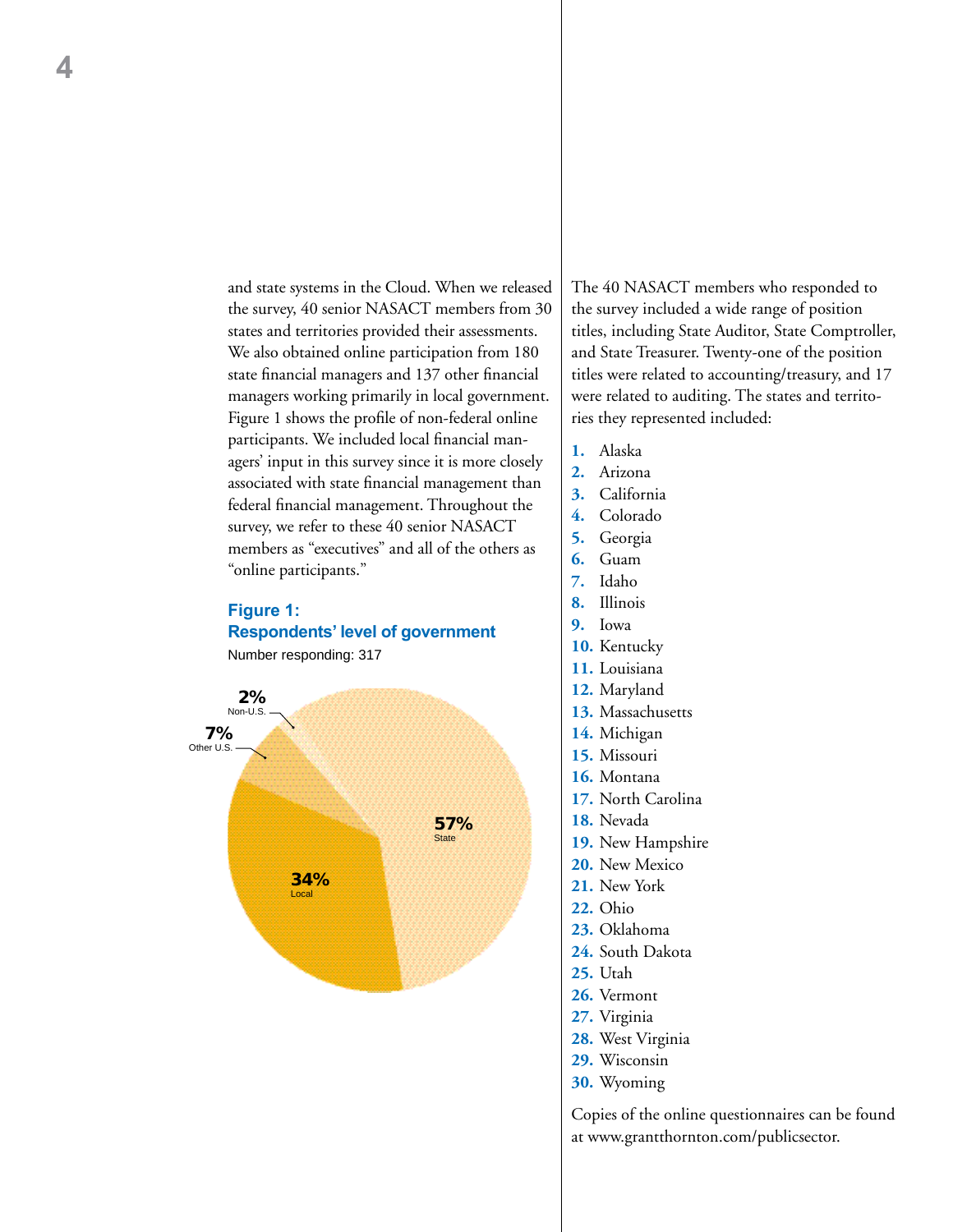### **Inefficiency and waste**

**Government efforts to tackle and eliminate waste, fraud, and abuse are not new. Since the dawn of the Republic, governments have taken steps to identify and reduce misuse of taxpayer dollars. But with the economic crisis, some have suggested that such initiatives take on new momentum.** 

> The poor economy and resulting reduction in revenues hit state and local governments earlier than it hit the federal sector. Part of the federal response was the Campaign to Cut Waste, which was a major workload for federal CFOs. So, we began the state survey by asking whether states had been conducting their own campaigns to identify inefficiencies and waste. Figure 2 shows the results.

### **Figure 2:**

### **Has your office conducted campaigns designed to identify inefficiencies and waste?**

|                    | <b>Percent responding</b> |     |              |
|--------------------|---------------------------|-----|--------------|
| <b>Respondents</b> | Yes                       | No  | <b>Other</b> |
| <b>Executives</b>  | <b>26%</b>                | 46% | <b>28%</b>   |
| Online             | 40%                       | 54% | 6%           |

Only about a quarter of executives indicated that they had conducted "campaigns," and most of those responding "other" indicated that the efforts they made at identifying inefficiencies and waste did not constitute a "campaign." The fact that 40% of the online respondents indicated that they had conducted a campaign could indicate a less rigorous definition of "campaign." It could also indicate that many were from local governments. Like the executives, the online participants who answered "other" explained that their efforts were continuous or ongoing. It would appear that states did not generally have campaigns focused on identifying inefficiencies and waste, though all of them included efforts like this in their regular workload.

The next open-ended question asked respondents what results their campaigns had achieved. Whether they considered their efforts campaigns or not, respondents had many examples of results. Executives mentioned a number of audit-related results, as befits the roughly 40% of executives who were from the audit community. These included various performance audits and the occasional discovery of fraud. Other executive results included changing, streamlining, and eliminating work processes; more electronic payments; outsourcing some functions; and reducing staff. While one executive respondent noted, "Over \$2 million in savings due to restructuring," many respondents said that their efforts were still "a work in progress."

The single most common result mentioned by online respondents was staff reductions. Some of these were labeled layoffs, but others were simply not filling vacant positions, which could indicate a less permanent reduction. One respondent said, "Jobs have been streamlined and positions eliminated." This was interesting because only one executive noted staff reductions. The next most common result identified by online respondents was process re-engineering, consolidation, streamlining, or improvement. Respondents said it many different ways, but it was typically about re-engineering their business processes to be more efficient in the face of less staffing or funding. Sometimes it was about eliminating duplication or reducing redundancy. The third most common theme was the increased use of technology. Many online respondents mentioned efforts to go paperless. One respondent said, "We did a complete conversion of a large paper-based process to a paperless document management system." Overall, the respondents seemed proud of the results they had achieved to make their piece of government more effective and less costly. One respondent said, "We reduced operating expenses, increased dedicated receipts, and reduced general fund appropriations, resulting in improved accountability and cash flow."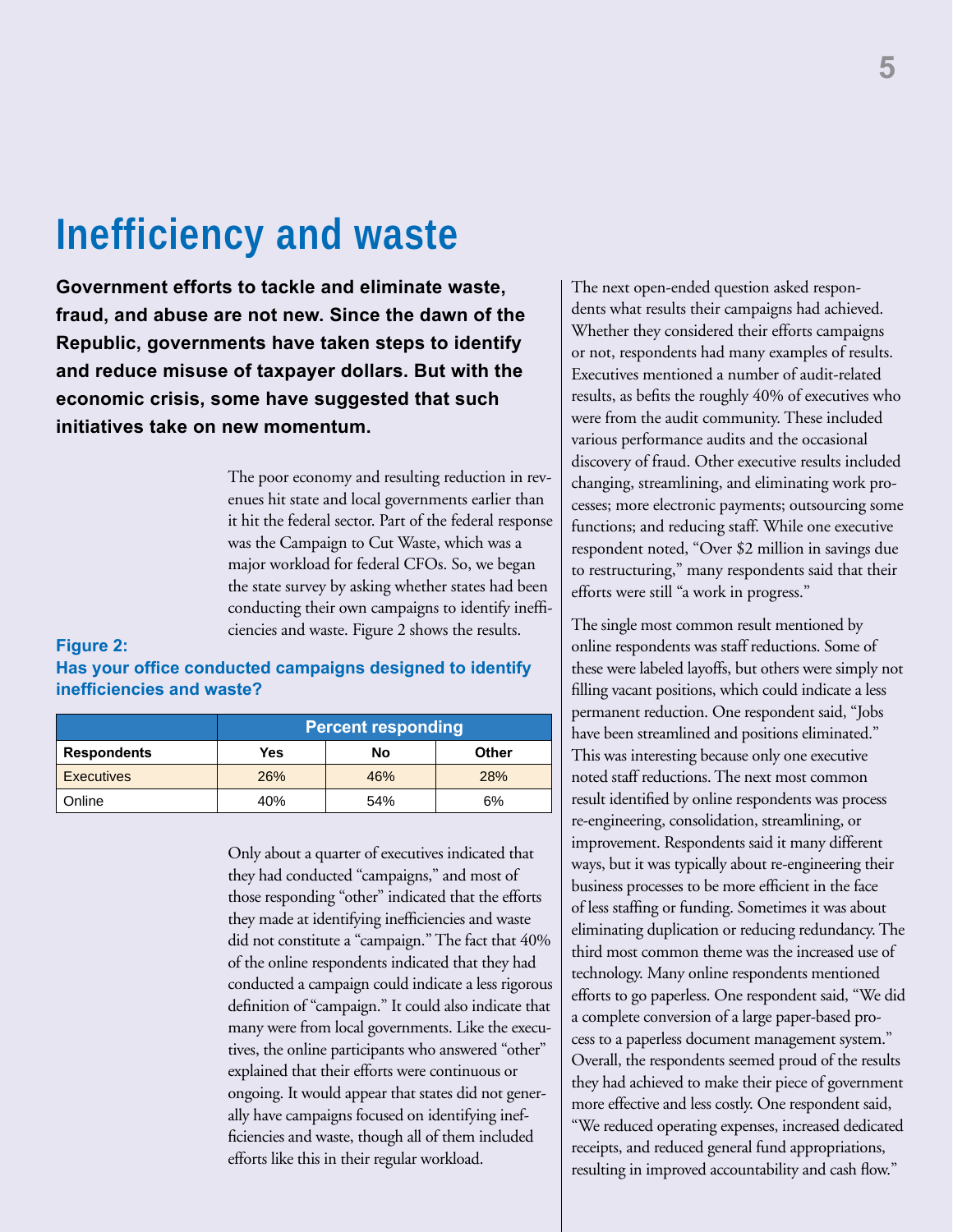# **Measuring performance**

**Many federal CFOs are responsible for performance management in their agencies, especially implementation of the GPRA Modernization Act (GPRAMA) of 2010, one of whose key requirements is the identification of priority goals. However, this is not true of state financial executives. Executives and online respondents to this survey had widely varying roles in their organizations' performance management activities.** 

**"Depending on the management style of the elected officials, we are either included in setting priorities or are flat-out told what priorities are the most important."**



### Roles

In this section of the survey, we first asked respondents an open-ended question about their role in performance management for their state or entity. From the executives' responses it seems clear that most of them did not have responsibility for the statewide performance management function. A number of them stated that they had limited or no responsibility. Some mentioned that they were only responsible for the performance of their offices' functions. A few seemed to indicate that the office responsible for budgeting was responsible for statewide performance management. This is not particularly surprising because auditors, comptrollers, and treasurers are not usually the executives responsible for entity-wide performance management.

Among the online participants there was more diversity in their responses, possibly because many of them worked in offices other than auditing, accounting, and treasury, or they worked in local government. Many did indicate that they had limited or no responsibility and many others discussed their responsibility for the performance of their offices' functions. However, a number of them indicated that they were responsible for strategic planning, performance metrics, and/or entity-level performance reporting. Overall, it appears that, unlike their federal counterparts, the state and local online participants are not as involved in entity-level performance management.

Our next question asked how much respondents' offices participated in helping set agency priority goals for their entity. Figure 3 shows the results.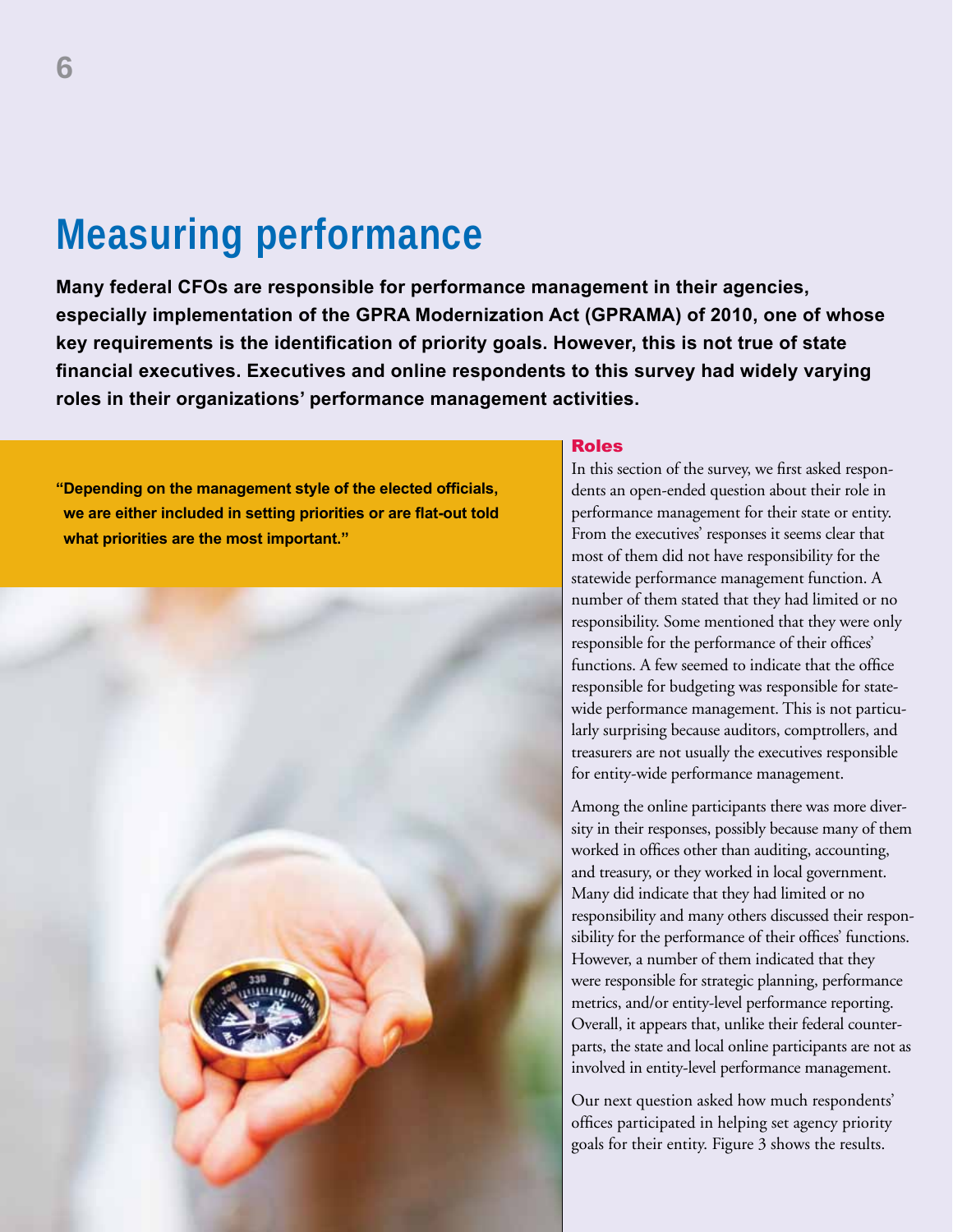### **Figure 3: How much does your office participate in helping to set priority goals for your agency?**

| <b>Executives</b> | 13%   |            | 34% | <b>11%</b>                     | <b>21%</b> | <b>11%</b>     | 11% |
|-------------------|-------|------------|-----|--------------------------------|------------|----------------|-----|
| Online 6%         |       | <b>18%</b> | 12% | 28%                            |            | 26%            | 10% |
|                   | Never | Seldom     |     | About half the time<br>Usually | Always     | Does not apply |     |

Perhaps because the executives were not generally responsible for the statewide performance management function, few of them indicated any role in setting state goals, as indicated in Figure 3. Many mentioned that the goals were set by the governor and his cabinet. Some indicated that they were involved only when the goals related to financing decisions or debt. One executive noted, "Mostly the priorities of the state are set at the top and flow down."

The online respondents had a somewhat different view, as can be seen in Figure 3. Some of the online respondents had comments similar to the executives, including the notion of top down guidance, but many others were involved in goal-setting. In some cases, this may have been because they worked in local government. One

respondent said, "The finance department works closely with the mayor's office to set citywide goals." A number of online respondents also mentioned that working with the budget put them in a position to influence goals. Overall, it appeared that the respondents' role in goalsetting was influenced by the specific individuals involved. One respondent noted, "Depending on the management style of the elected officials, we are either included in setting priorities or are flatout told what priorities are the most important."

### **Data**

Performance management is data-intensive, so the survey asked how satisfied respondents were with their current capabilities for capturing data relevant to performance management. Figure 4 shows the results.

### **Figure 4: How satisfied are you with your office's current capabilities for capturing relevant data for performance measurement?**

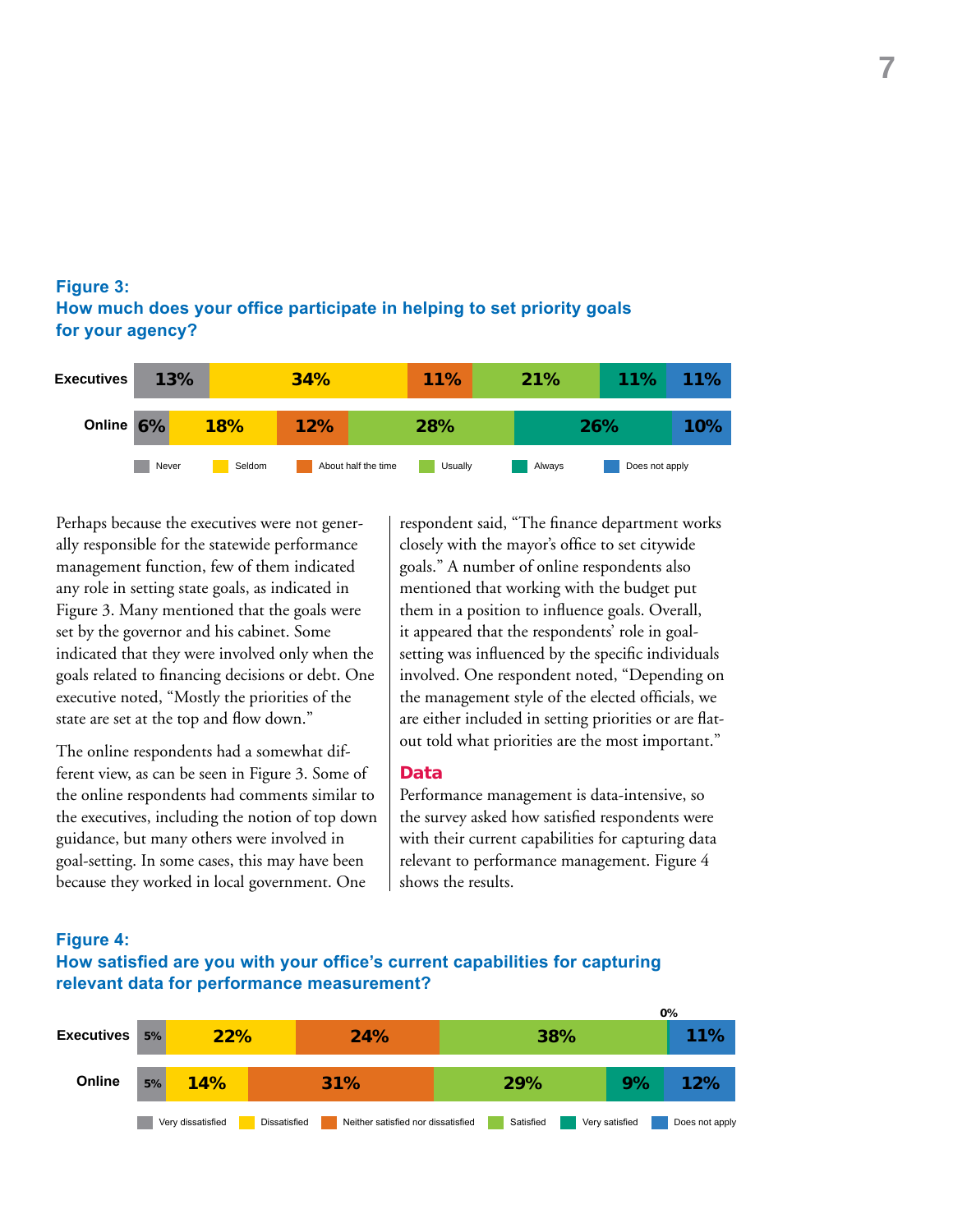

Figure 4 appears to show that executives are slightly more satisfied than dissatisfied with their data collection capabilities, and about half of the executives provided additional comments. A few of those indicated that there were limited or no collection capabilities, but more of the comments were positive about current or evolving capabilities, even when there were constraints. One respondent noted, "We easily capture financial information, which is relevant but often incomplete for performance management."

According to Figure 4, the online respondents seemed to be even more satisfied than executives, and their comments tended to support this. Their comments roughly fell into four categories: satisfied, dissatisfied, continuing to improve, and other issues. A number of respondents commented that they had the data they needed to do the job, including mature systems, data warehouses, and access. One respondent said, "Data is available, automated, valid, and reliable."

Slightly more online respondents commented that they were dissatisfied with their capabilities. Some indicated that it was difficult to get the various reporting offices to "get on board"; others mentioned the lack of systems support, difficulties in measuring, and a lack of metrics. One respondent said, "We have antiquated systems coupled with questionable measures that are generally selected only because they make us look good."

More respondents than in either of these two categories commented on continuing improvements in data collection. Their comments were typically along the lines of "things are OK, but we can do better" or "we are continuing to improve." These respondents had some good capabilities, but they were still not satisfied.

The final category included respondents who noted the difficulty of setting quantifiable goals or agreeing on what should be measured, and the difficulty of identifying funding to procure new systems. Some noted that their offices or agencies were not really committed to "the idea of accountability through performance." One respondent noted, "Our office does not feel that performance measures would help us function more efficiently."

About a quarter to a third of the respondents selected "neither satisfied nor dissatisfied." If this middle choice is viewed as a surrogate for "I don't know/I don't care," it is disturbing that so many have this attitude about performance data collection, especially when additional work in this area appears to be indicated.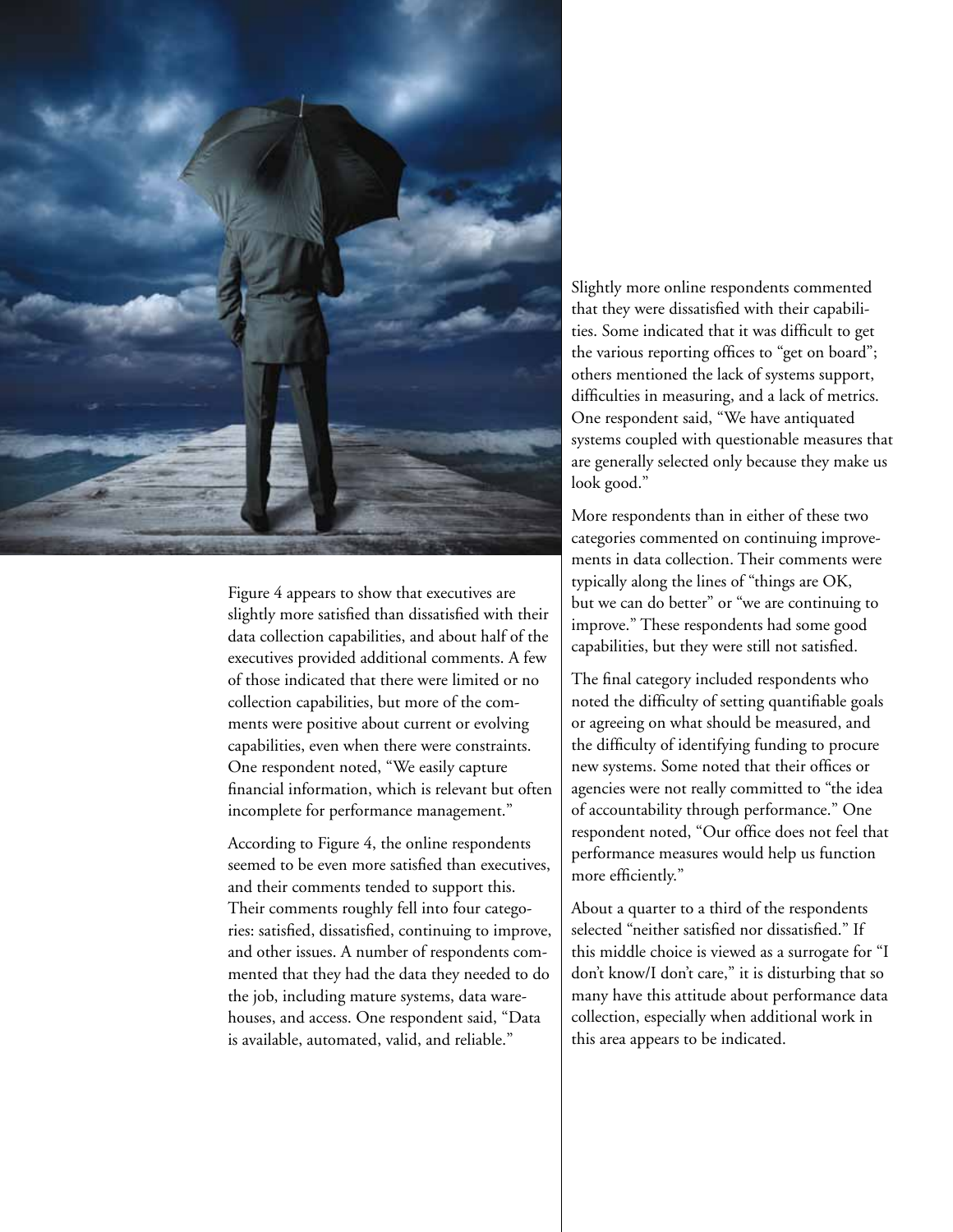# **Timely financial reporting**

**State and local governments produce CAFRs. Accurately capturing financial information is always a critical function for state financial executives and managers, but it is also critically important that the resulting information be timely if it is ultimately to be useful to decision-makers.** 

### **Figure 5: How timely should a CAFR be issued to be useful for decision-makers?**



### CAFR timing

The survey asked respondents how timely a CAFR should be to be useful for decisionmakers, and Figure 5 shows the results.



At first glance, it appears that executives leaned more toward the 6 month standard. Actually, 43% of them chose 6 months and 43% chose 2, 3, or 4 months. Thirty percent of online respondents chose 5 or 6 months and 56% chose 2, 3, or 4 months.

There are a number of issues related to the CAFRs, which are typically issued 6 months after the close of the fiscal year. This means that most non-federal governments issue their CAFRs around January 1st. Federal entities (departments, agencies) issue their year-end financial reports on November 15th, 45 days after the close of the federal fiscal year. Some question why states and others cannot complete their CAFRs within 45 days. However, federal agency financial reports are not CAFRs in that they typically do not include revenue or debt. Those are handled solely by the U.S. Department of the Treasury. For a state to issue its CAFR, it requires its various departments and component units to complete their financial reports before it can issue the statewide CAFR.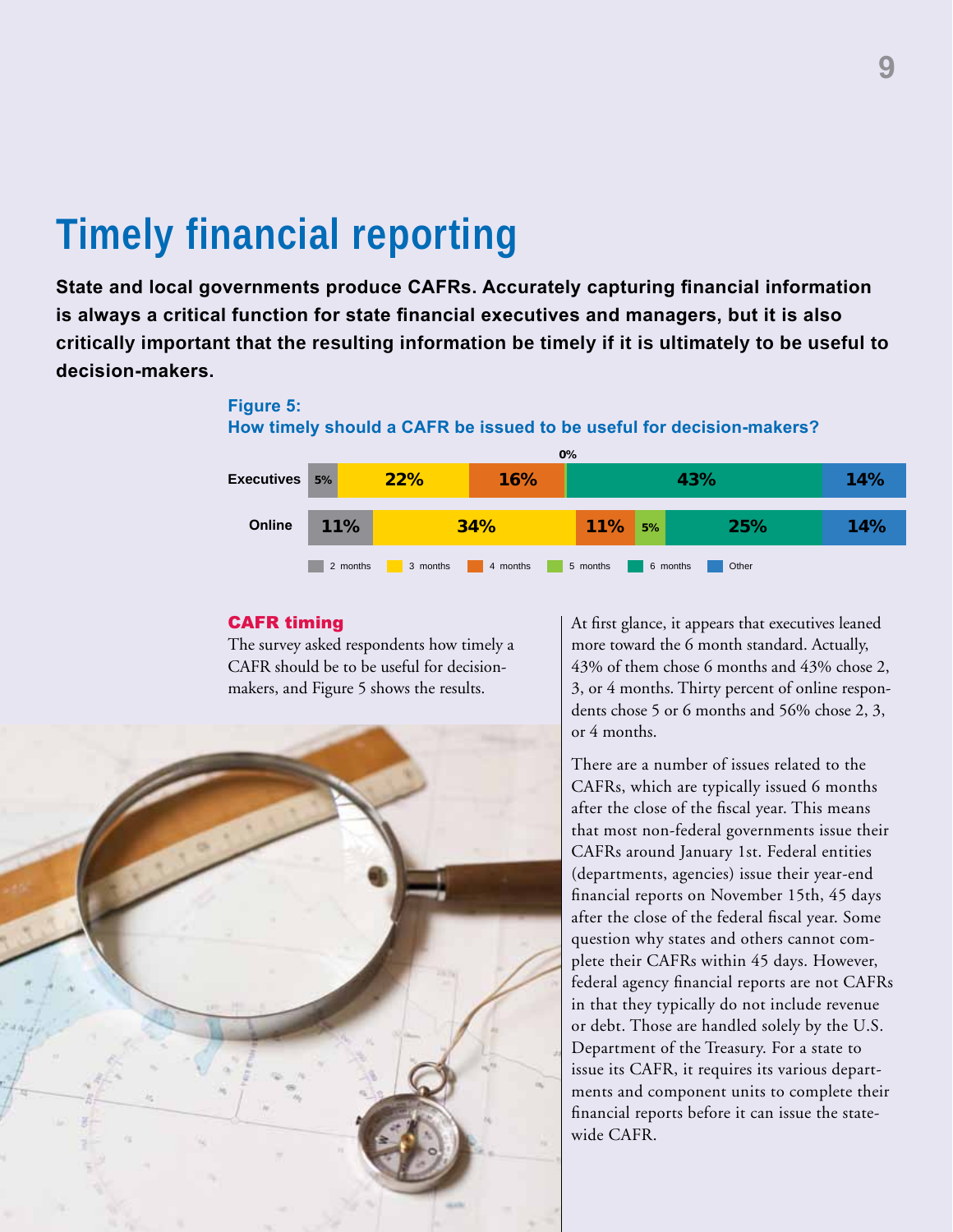

Executives indicated that issuing CAFRs sooner than is currently done would be good, but they also recognized that it would not be easy. One respondent noted, "Three months would provide decision-makers with the opportunity to consider the CAFR prior to formulating their budgets." However, several respondents had comments similar to one who said, "I am not aware of any legislators or state managers who use the CAFR for decision-making." At the federal level, there were similar comments from financial executives about the usefulness of federal agency financial statement data.

The online respondents offered many perspectives similar to the executives. Some treated the CAFR as a historical document whose accuracy was more important than its timeliness. A number of respondents discussed the need for the CAFR to influence the budget, although some focused on budget preparation, which occurs about 3 months after the close of the fiscal year, and others focused on budget approval, which occurs more than 6 months after the close of the fiscal year. Other respondents noted that CAFRs provided information relevant for investors in state and local government debt. Like the executives, some commented on the possible uses of CAFR data, including one respondent who said, "The CAFR is not used by local government managers. It is typically used by those analyzing information for

bond ratings and issuances." While many respondents thought a timelier CAFR would be more useful, they also wondered about the cost-benefit of more timely production. However, one respondent said, "There is no excuse for the delay with today's technology."

We also asked whether it was actually possible to issue a CAFR as quickly as they thought was necessary. Most thought that whatever timeframe they had selected (2 to 6 months) was possible, but some who wanted it more quickly than they were currently producing it foresaw major problems. Most executives thought the current requirements and available staffing resources would preclude a quicker CAFR. One respondent said, "If GASB [Governmental Accounting Standards Board] guidance was streamlined, we could do it quicker."

The online respondents had similar responses. Some pointed out that the size of the governmental entity had a lot to do with the possibility of a quicker CAFR. Other online respondents emphasized the difference between assembling the CAFR and getting the audit completed. One respondent said, "We could prepare the CAFR in 3 months, but we can't get it audited in 3 months." Finally, one respondent focused on the requirements and said, "We could do a 'reduced' or 'simplified' CAFR much more quickly."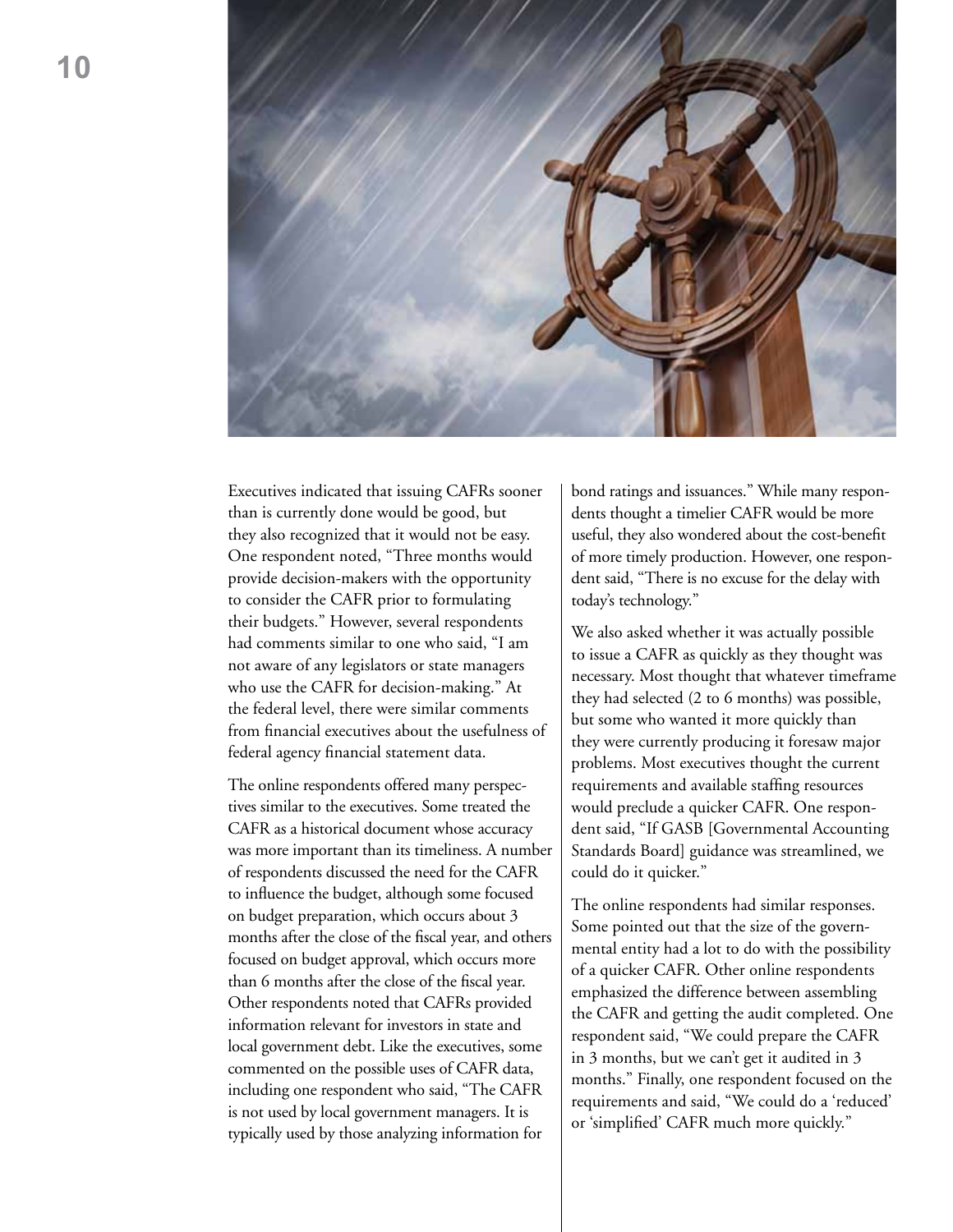### Impediments and risk

Next, the survey asked respondents to comment on some possible impediments to the timelier issuance of a CAFR. Figure 6 shows the results.

The results shown here seem to indicate that just about everything is an impediment to someone. Almost three-quarters of executives focus on the ability of component units to complete their audited financial statements. Online participants probably did not rate this as highly because they are the component units. Instead, the online participants focused on the inability to get the accounting records closed or the audit completed. About 40% of each group noted

### **Figure 6:**

### **What are the impediments to timelier issuance of a CAFR? (please select no more than three)**

|                                                                                 | Percent<br>responding |        |
|---------------------------------------------------------------------------------|-----------------------|--------|
| <b>Respondents</b>                                                              | <b>Executives</b>     | Online |
| It is impossible to close<br>the accounting records<br>accurately in less time  | 22%                   | 39%    |
| Shortages due to budget<br>cuts do not provide<br>adequate staffing             | 44%                   | 42%    |
| There is little real<br>pressure from any group<br>to produce it more timely    | 31%                   | 22%    |
| <b>Component units cannot</b><br>provide audited financial<br>statements timely | 72%                   | 32%    |
| <b>Cannot get financial audit</b><br>completed within the<br>shorter timeframe  | 44%                   | 49%    |
| Other                                                                           | 11%                   | 16%    |

### **Figure 7: What are the risks associated with issuing the CAFR more quickly? (please select no more than two)**

|                                                                             | <b>Percent</b><br>responding |        |
|-----------------------------------------------------------------------------|------------------------------|--------|
| <b>Respondents</b>                                                          | Executives                   | Online |
| <b>Greater potential for</b><br>accounting errors                           | 67%                          | 63%    |
| Greater use of estimates<br>provides less accurate<br>data                  | 50%                          | 48%    |
| More use of staff<br>overtime                                               | 25%                          | 24%    |
| Decision-makers might<br>use this erroneous data to<br>make wrong decisions | 11%                          | 23%    |
| <b>Other</b>                                                                | 17%                          | 4%     |

the role played by staffing shortages. The lack of pressure for more timely CAFRs produced the fewest choices from the online participants and the second fewest from executives. In other comments, some noted the increasingly complex guidance. One executive noted, "GASB standards are getting to the point of almost ridiculous." But some wondered if it was all just making excuses. One online respondent said, "It just seems like we can't do it in less time because we are all resistant to change."

Next, the survey asked about the risks associated with issuing a quicker CAFR. Figure 7 shows the results, including substantial unity between the opinions of the executives and online respondents in most categories.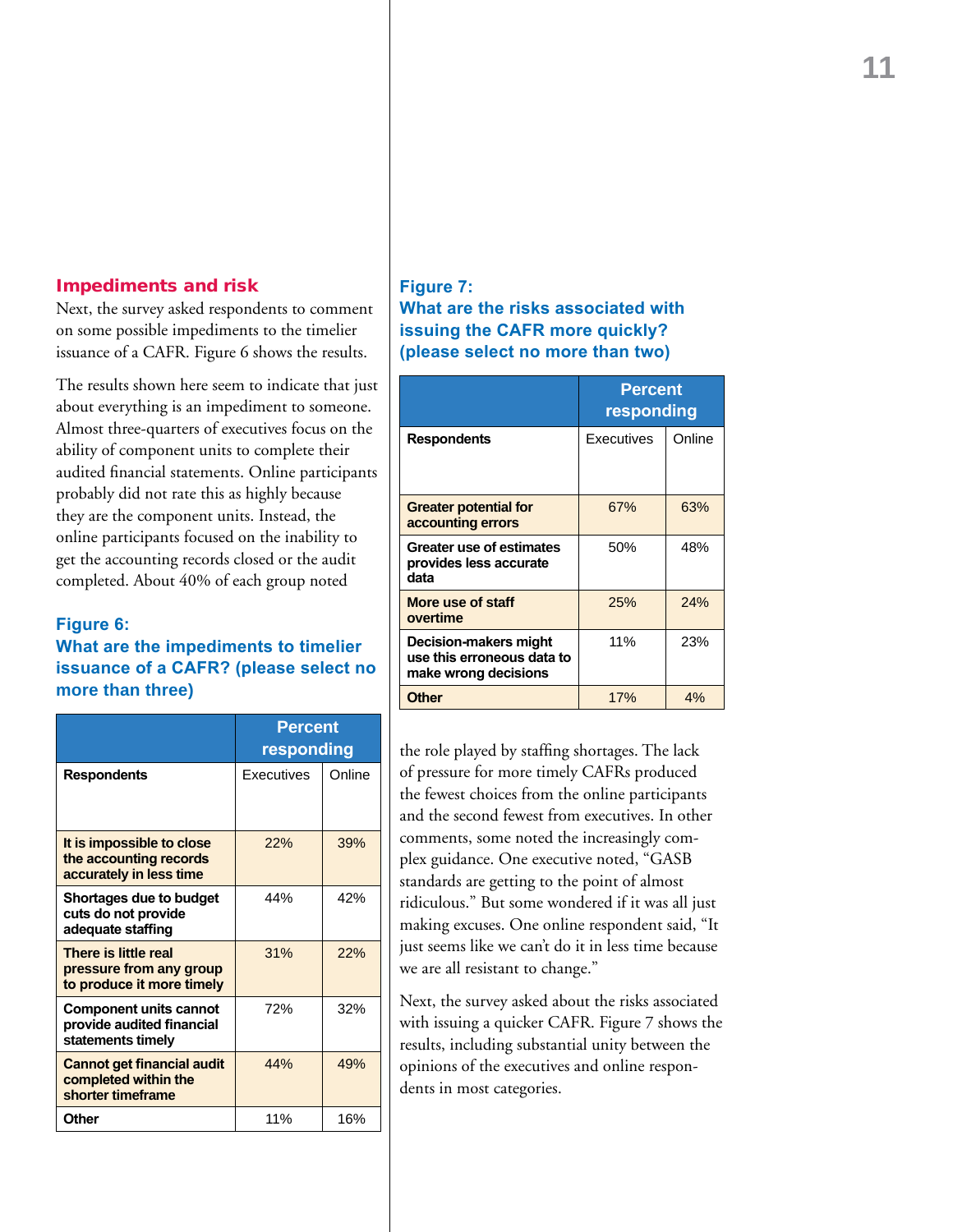

One executive noted a risk of wasted effort because "a faster process will not increase the use of, or reliance on the CAFR." Other executives noted that "accuracy usually trumps timeliness" when it comes to CAFRs. One executive said, "Auditors interpret the standards to mean that CAFRs must be perfect."

A number of online respondents discussed the increased use of estimates, with most believing that the risk of using them was not great. One online respondent said, "We may need to use more estimates, but untimely data is completely useless to decision-makers."

The next open-ended survey question asked what GASB could do to remove obstacles that impede the production of a more timely CAFR. Executives generally suggested that ceasing pronouncements would be the most beneficial thing GASB could do. They also had some specific complaints about current pronouncements. One particularly precise obstacle identified was complexity driven by investor users. One respondent said, "Reduce the reliance on the investing community as the primary users of financial statements."

Some of the online respondents professed their satisfaction with GASB, but most simply wanted GASB to stop making pronouncements. Some suggested that GASB declare a hiatus and allow the government to catch up. Some of the specific suggestions to reduce impediments were more guidance on the use of estimates including setting minimum materiality levels, reducing the minimum requirements for a CAFR, and, similar to the executives' responses, stop catering to special interest groups like investors. One respondent

said, "Simplify the standards and require less information, but more pertinent information."

### Popular reports

Some have suggested that states should produce a timely, less technical report for those who do not require all the details included in the CAFR. The survey asked respondents about impediments to such a report, and Figure 8 shows the results.

### **Figure 8:**

**What are the impediments to your state issuing a timely popular financial and performance report followed later by the CAFR and Service Efforts and Accomplishments (SEA) reporting? (please select no more than two)**

|                                                                                                                                                        | <b>Percent</b><br>responding |        |
|--------------------------------------------------------------------------------------------------------------------------------------------------------|------------------------------|--------|
| <b>Respondents</b>                                                                                                                                     | Executives                   | Online |
| <b>Takes away effort that</b><br>needs to be spent on<br><b>CAFR/SEA reporting</b>                                                                     | 69%                          | 25%    |
| Do not have the data<br>necessary to issue the<br>reports sooner than the<br><b>CAFR/SEA reporting</b>                                                 | 41%                          | 25%    |
| There is no interest in<br>these reports                                                                                                               | 25%                          | 15%    |
| Lack of staff availability                                                                                                                             | 9%                           | 37%    |
| <b>Conflicting priorities</b>                                                                                                                          | 25%                          | 21%    |
| <b>Would require additional</b><br>effort in the CAFR/<br><b>SEA to explain why</b><br>their amounts might<br>be different from the<br>popular reports | 6%                           | 17%    |
| <b>Other</b>                                                                                                                                           | 3%                           | 14%    |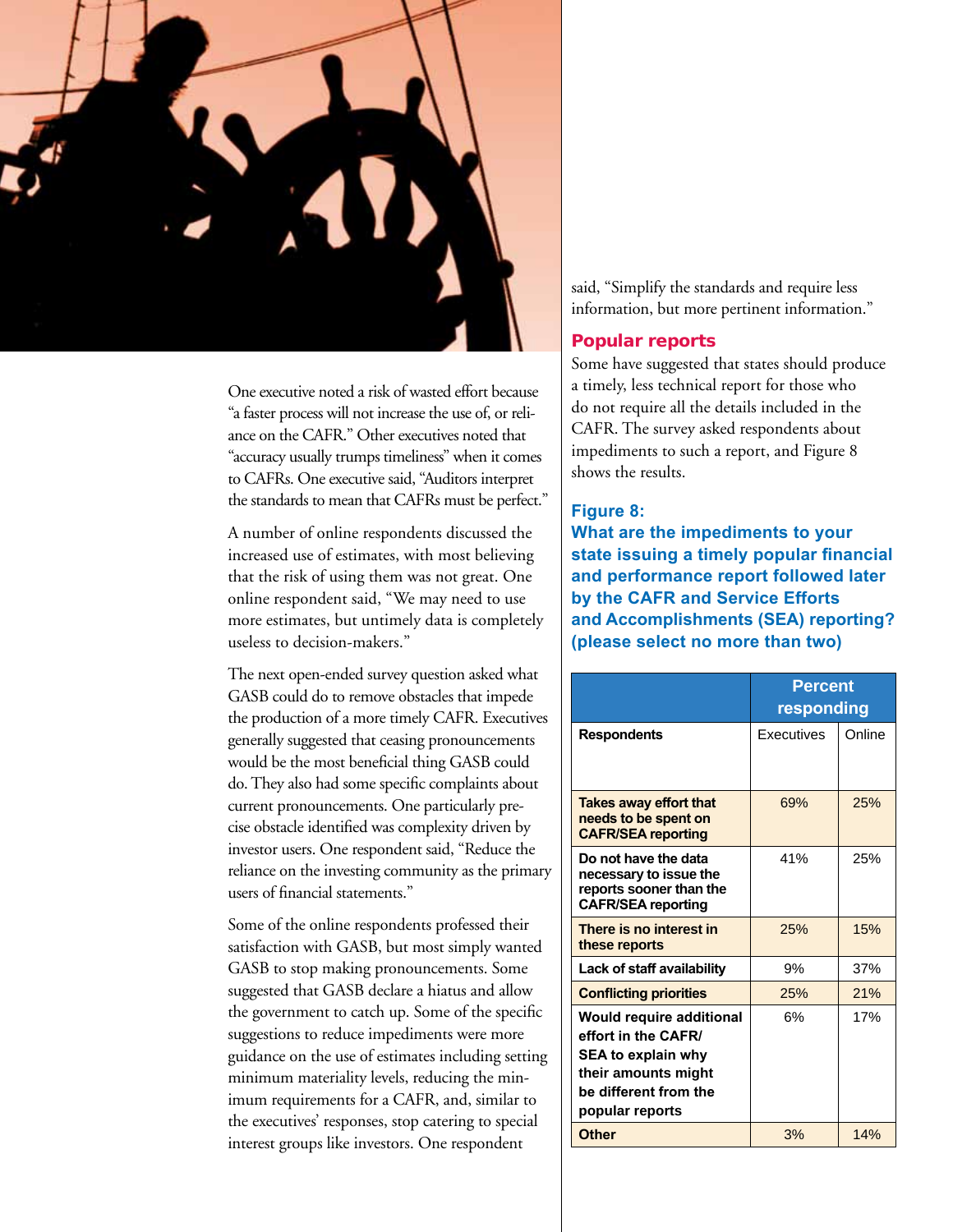Executives' choices focused on taking away from CAFR/SEA production and the lack of data. The online respondents focused first on the lack of staff to do the work, but they spread their choices around pretty evenly. The executives were clearly uninterested in a popular report, citing a lack of interest, no support, possible confusion, and no interest in publishing unaudited data. One executive said, "We're not sure there would be any interest in this report." Online respondents had similar comments, including a lack of interest and concern about too many reports.

One form of a popular financial and performance report is the Citizen-Centric report. We asked respondents whether their state published such a report, and Figure 9 shows the results.

About two-thirds of both categories of respondents did not have these reports. For those who answered "no," we asked them why not. The executives split their responses into three simple categories: it is not a priority, there is no support for the report, and we tried it before and it did not work. Online respondents touched on these categories, but their overwhelming response was "I don't know why we don't do one."

### **Figure 9: Does your state publish a Citizen-Centric report?**



**"Auditors interpret the standards to mean that CAFRs must be perfect."**



### **13**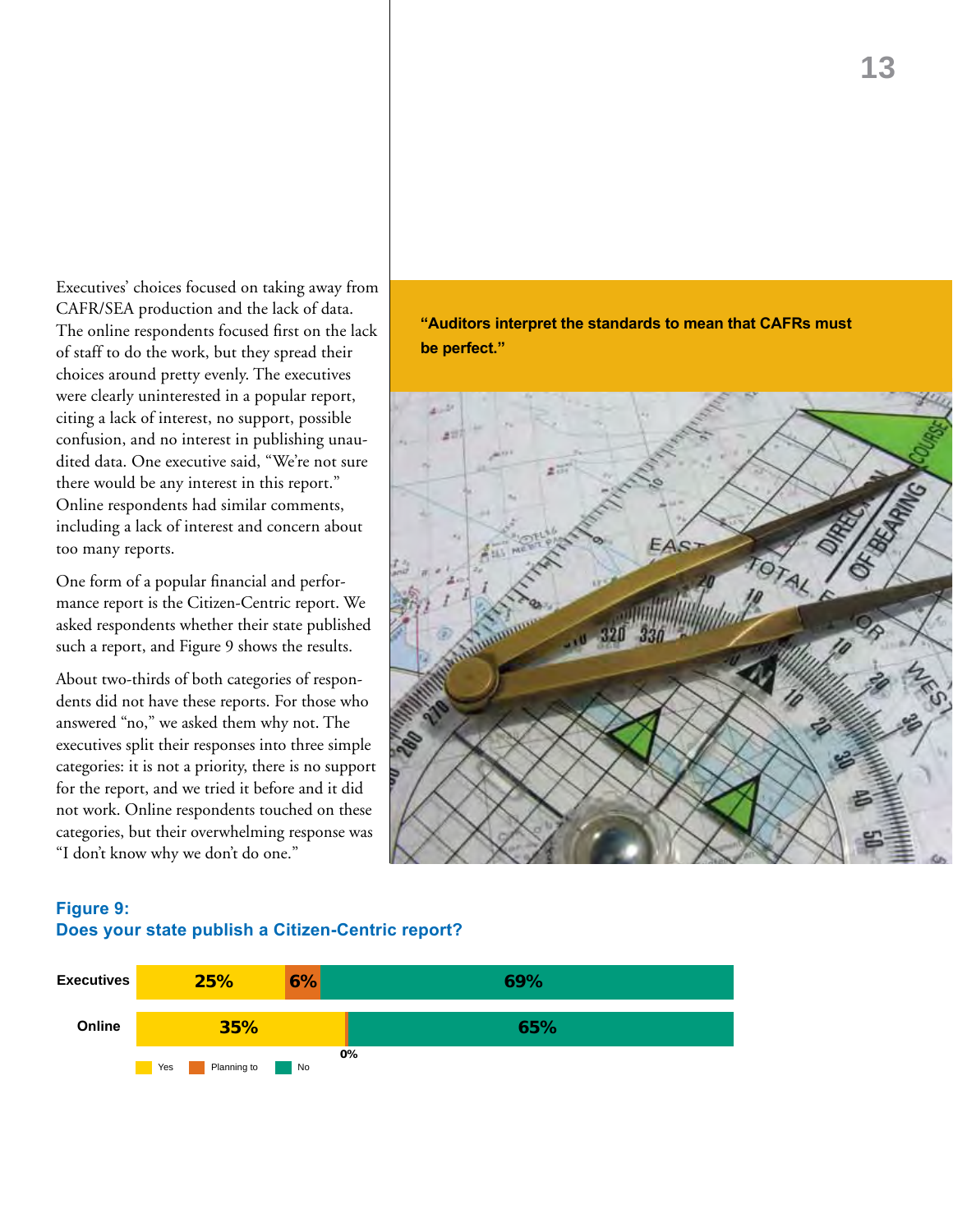# **State systems and the Cloud**

**The next section of the survey dealt with the use of the Cloud for state systems. Despite the clamor for the Cloud, the vast majority of respondents did not currently manage their finances or financial reporting there. Their governments did not use the Cloud for other systems either. The main barrier seemed to be that they did not know much about the Cloud. Some did not know what it was. A vast majority did not know what savings to expect from moving to the Cloud.** 

> We started by asking how many respondents used the Cloud for financial or other systems in their states. Figure 10 shows the results.

Executives indicated very low use of the Cloud for state systems, whether they were talking about financial systems or other systems. Those executives who answered "other" had partial use. Few online respondents were aware of Cloud use for financial systems, but slightly more of them knew about other state systems in the Cloud. Still most of them knew that their states did not have financial or other systems in the Cloud. Most of the online respondents who answered "other" explained that they did not know.

We asked a series of questions about having a strategy to move agencies to a shared services environment, with or without the Cloud; having the necessary capabilities to manage a



### **Figure 10: Does your state currently use the Cloud for systems?**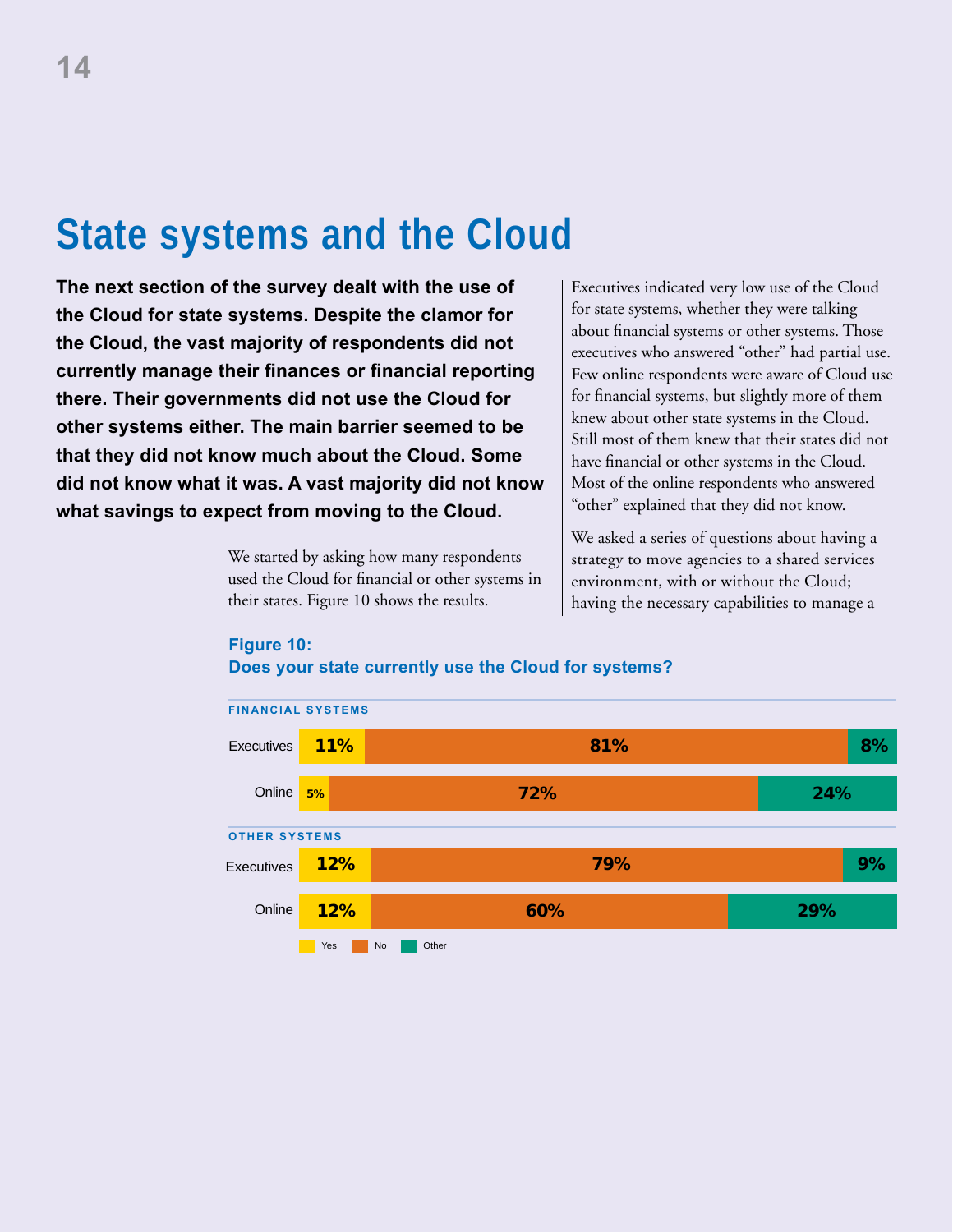shared services or Cloud environment; having centralized or decentralized information technology functions; and whether respondents thought financial systems in the Cloud would be less expensive than maintaining their own systems. The responses from both executives and online respondents indicated that most did not have much experience with or knowledge of these issues. While many knew of the issues, they viewed these questions as ones to ask of the information technology office. One respondent said, "There's been lots of talk, but not a lot of action."

We gave respondents a list of possible impediments to moving state financial systems to the Cloud, and asked them to identify those that were applicable. Figure 11 shows the results.

Both categories of respondents made choices across the board, and many percentages were similar by impediment. Both categories of respondents gave their highest scores to "security issues," and relatively lower scores to "portability issues," "lack of proven success in other states," and "legislative/statutory." We had a follow-up question for executives about whether their states understood the risks of moving to the Cloud, and whether they were willing to assume those risks. Most indicated that they had not yet fully assessed the risks, but they believed that data security was the paramount risk. One respondent said, "We have not yet fully assessed the Cloud risks, but we know very well the risks of staying with our current, antiquated approach."



### **Figure 11:**

**What are the impediments to moving your state's financial system to the Cloud? (please select all that apply)**

|                                             | <b>Percent</b><br>responding |        |  |
|---------------------------------------------|------------------------------|--------|--|
| <b>Respondents</b>                          | Executives                   | Online |  |
| <b>Legislative/statutory</b>                | 14%                          | 20%    |  |
| <b>Political</b>                            | 25%                          | 25%    |  |
| <b>Security issues</b>                      | 57%                          | 50%    |  |
| <b>State IT maturity</b>                    | 36%                          | 26%    |  |
| <b>Portability issues</b>                   | 4%                           | 13%    |  |
| Unacceptable level of risk                  | 29%                          | 28%    |  |
| <b>Implementation costs</b>                 | 32%                          | 37%    |  |
| Lack of proven successes<br>in other states | 18%                          | 16%    |  |
| <b>Other</b>                                | 39%                          | 30%    |  |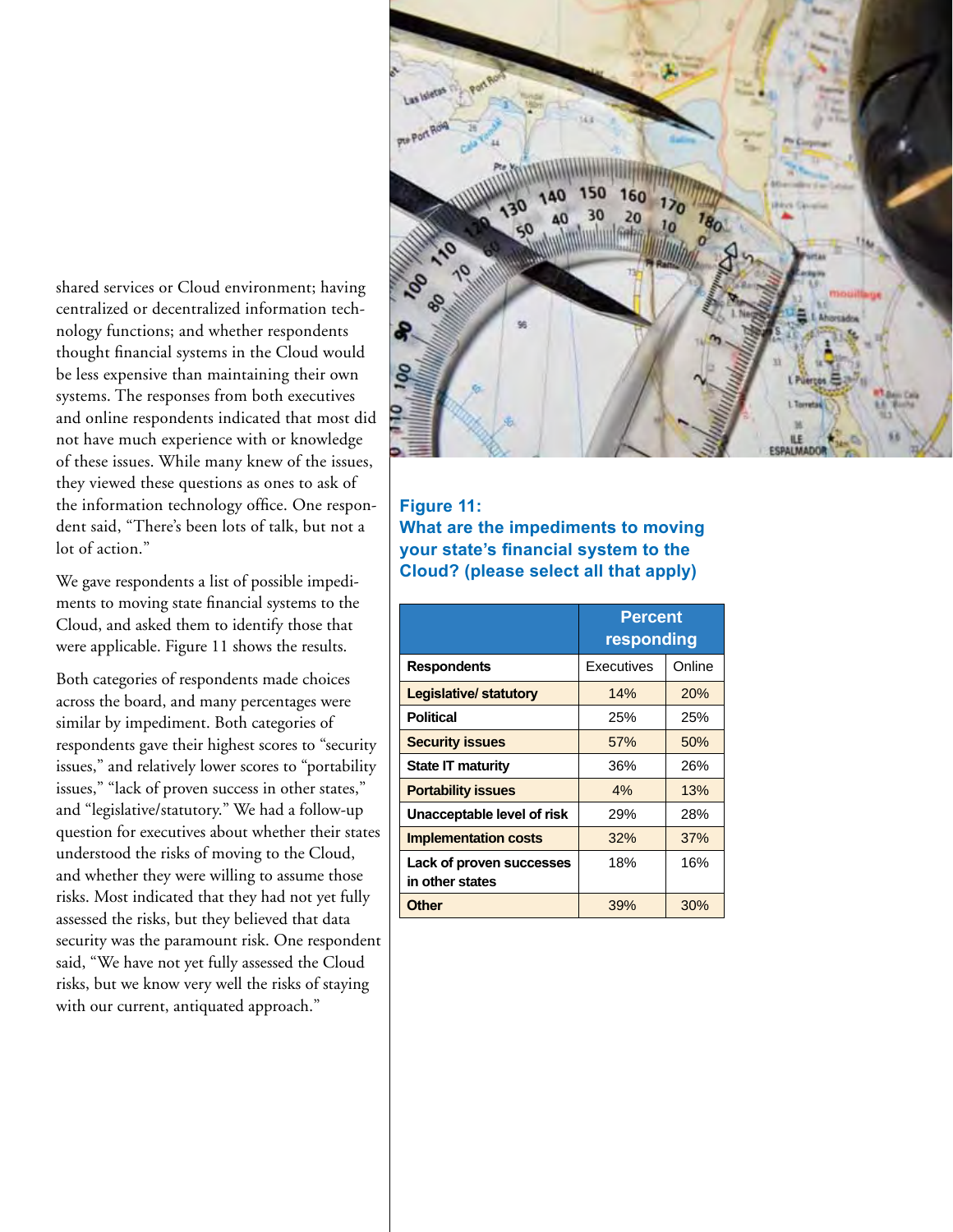# **Strategy**

**There are important elements of an organization that drive its performance. The strengths of these elements can be major factors in whether an organization achieves its goals. We asked respondents about each of four important drivers: strategy, structure, culture, and people.** 

> Strategy is what focuses an organization. It is what entities choose to pursue to perform well. The survey's strategy questions related to mission, budget, monitoring, and risk.

### Getting results

We began consideration of strategy by asking what results the respondents wanted that they were not getting. This was an open-ended question rather than a scale or multiple choices, so the responses covered a lot of material. One executive and about 15% of online respondents indicated that they were achieving the results they wanted. However, the other respondents identified many results that were not being achieved. Executives had almost no duplication



in their topic areas; almost everyone had unique results they were not getting. The only results with a few multiple mentions were better audits, timelier reporting, and better strategies and procedures. Online respondents covered an even broader range of topics, but because there were so many of them, we did have a few more multiple mentions. Timeliness, especially in standard reporting, received the most mentions. Also like the executives, online respondents had multiple mentions of better audits, strategies, and procedures. A number of online respondents mentioned lack of results that represented staff shortages. The final common result not achieved related to management support and recognition for staff.

### Alignment

We asked respondents how aligned they were in assisting their agencies in achieving mission objectives, and Figure 12 shows the results.

Both categories of respondents have very similar responses, with executives having a slightly higher rate in "very aligned," and online respondents having a slightly higher rate in "aligned." In their supporting narrative statements, both executives and online respondents noted that staying in alignment during political transitions was very difficult. Both groups also noted that finance and audit functions were support activities with little direct connection to the mission objectives of their entities.

### Risk and performance

Because the question of risk management is receiving increasing attention as agencies struggle to achieve results, we asked how satisfied respondents were with the integration of risk management and performance improvement in their agencies. Figure 13 shows their responses.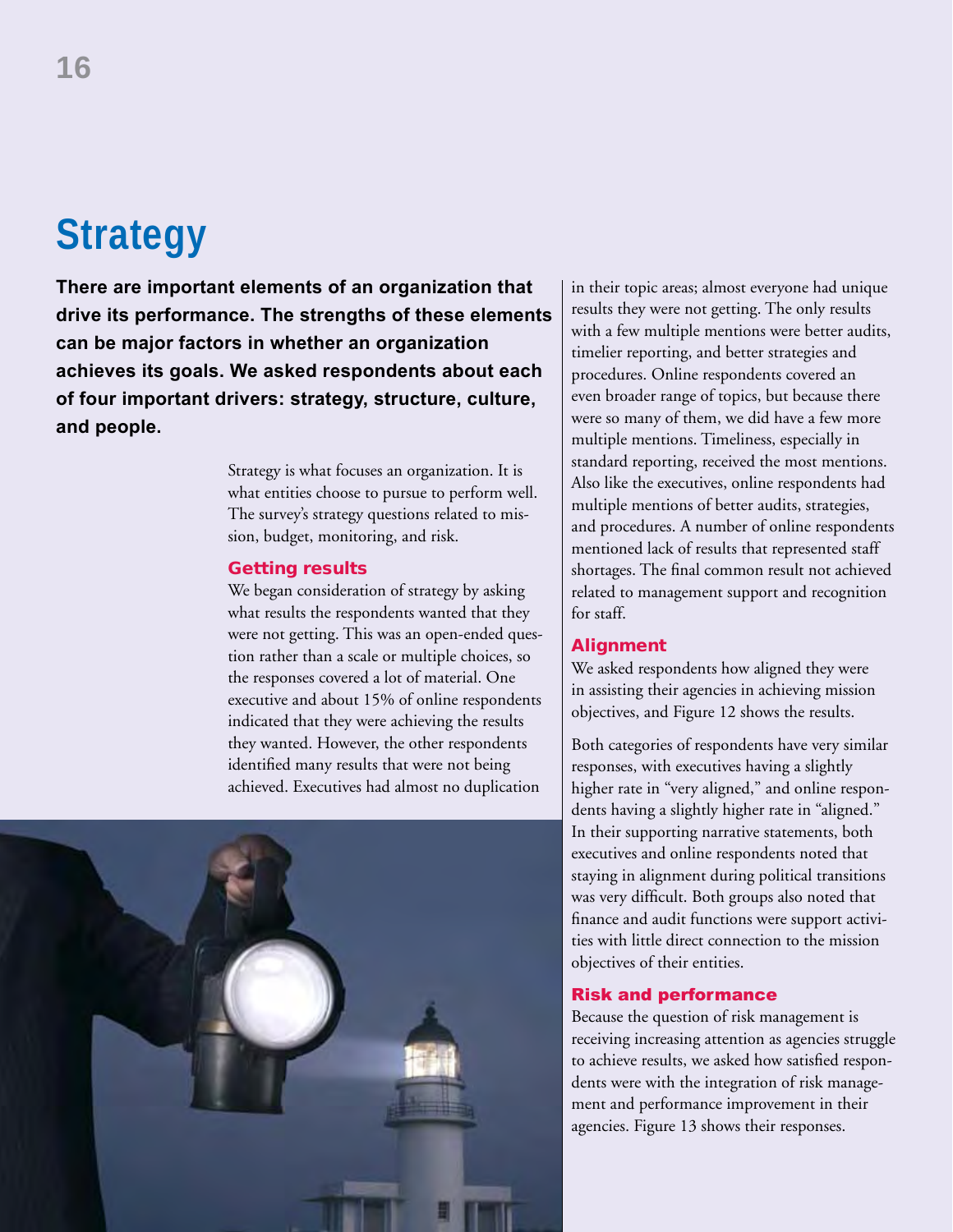### **Figure 12: How aligned is your office in assisting your state to achieve its mission objectives?**



### **Figure 13:**

### **How satisfied are you with the integration of risk management and performance improvement in your state?**



Both groups of respondents have similar scores for less than satisfied, but there is a major difference in those selecting "satisfied." On a percentage basis, twice as many online respondents selected "satisfied" as did executives. As noted elsewhere, this could reflect the fact that many online respondents came from local government and smaller organizations within state government where such integration is easier to attain. Also, some online respondents equated risk assessment with investment ratings. However, the real surprise in this question is the percentage selecting "neither satisfied nor dissatisfied." If this middle choice is a surrogate for "I don't know/I don't care," it would appear that more than one-third of online respondents and over one-half of executives do not really know

(or perhaps care about) the integration of risk management with performance improvement. Supporting this assumption, the few narrative comments from online respondents revealed some lack of knowledge about what risk management was, and how it was related to performance management or performance improvement. One respondent said, "We do not effectively have any risk management."

Executives had a final question about ways their states could use risk management information to contribute to performance improvement. A few executives offered suggestions relating to internal controls and investments. One executive said, "Risk assessment should be part of the overall internal controls in state agencies."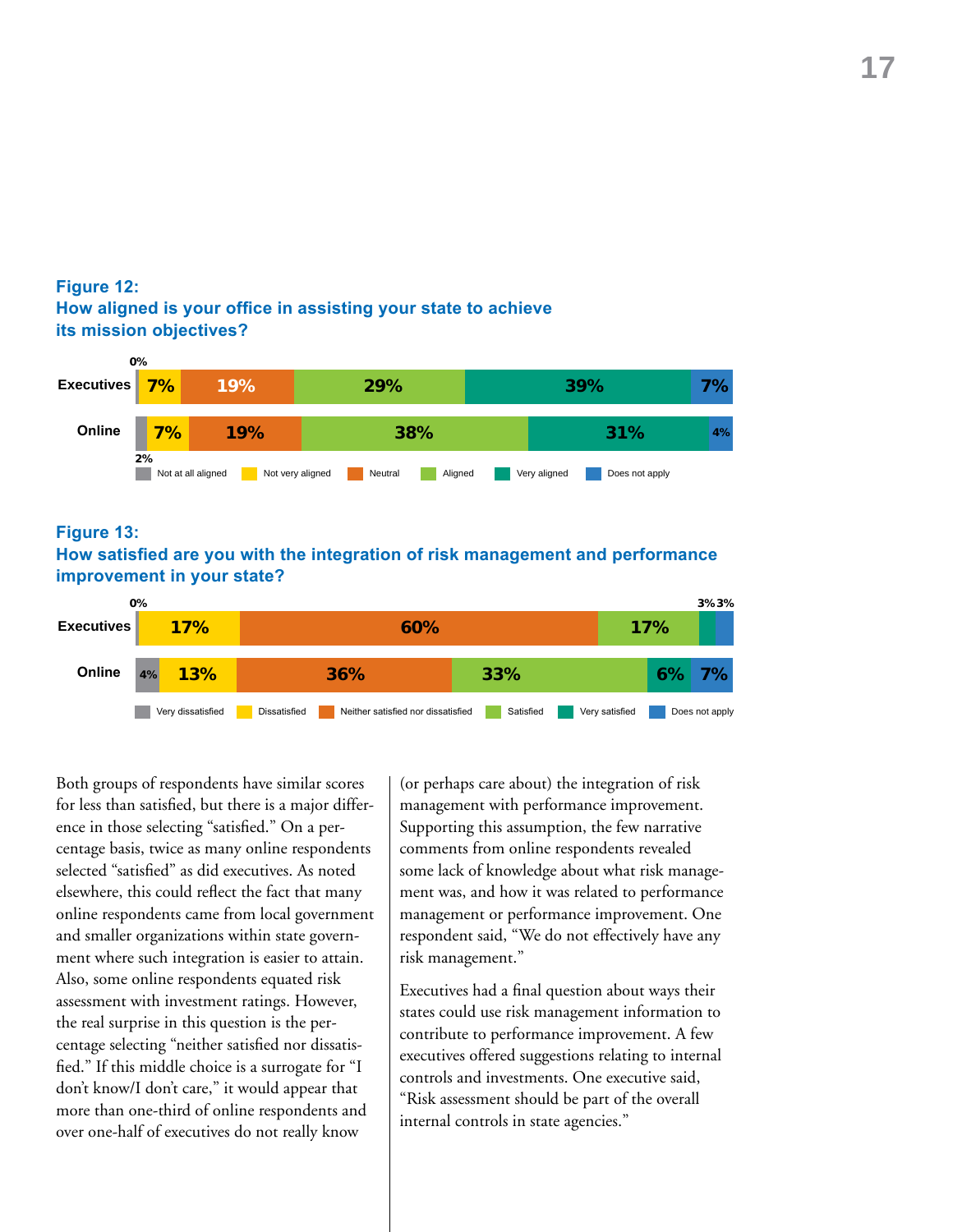## **Structure**

**Structure refers to how the entity is organized. High performing entities are designed to support their people to work with each other and for their stakeholders. Structure considers leadership, the organization chart, trust, and teamwork. It deals with issues about whether your organization is put together and works in a way that fosters success.** 

### Roles and people

The first question under structure asked whether respondents were satisfied that their offices had the right people in the right roles, including in management positions. This dealt with issues of whether the organization had defined the right roles and then staffed those roles with the right people. Figure 14 shows the responses.

Executives were more satisfied that they had the right people in the right roles, with 67% of them choosing "satisfied" or "very satisfied," versus only 49% of online respondents. However, the narrative comments of the two groups could not be more different. Executive comments are almost exclusively positive, like one who said, "We have a very capable and dedicated staff." The only downside executives mentioned was staffing levels, losing people to better wages in other organizations, and finding new qualified staff.

#### **Figure 14:**

**How satisfied are you that your office has the right people in the right roles, including in management positions?** 

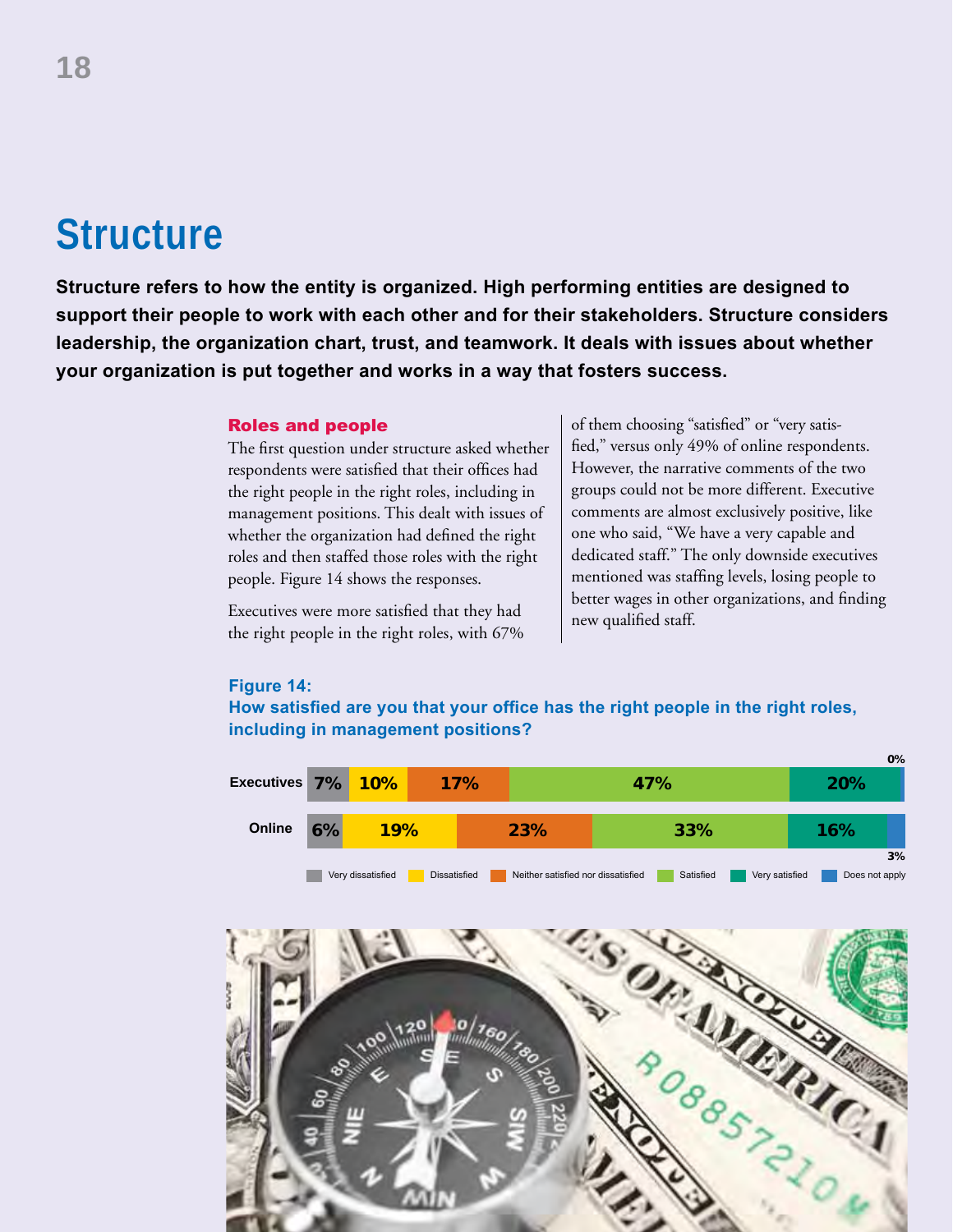

online respondents are from local government or smaller state organizations and offices might account for their positive responses.

Interestingly, the narrative comments from both groups did not support the numbers for this question. Executives had more than twice as many positive statements as negative ones. Some of them also identified their only trust problems as those involving the legislative branch. About 40% of online respondents' comments were negative, 30% were positive, and 20% were mixed. The mixed comments were like one respondent who said, "There is a high level of trust and teamwork among upper management and executives, but a lack of trust at the middle management and staff levels."

Other comments from both groups addressed how competition between individuals and offices eroded trust and teamwork, how individuals and offices with their own agendas created problems, and how the lack of collaboration and teamwork bred low levels of trust.

The differences in opinions between executives and online respondents could indicate potential problems ahead. Since many of the state online respondents are probably in the chain of command under executive respondents, there is some important work ahead for state financial executives.

On the other hand, online respondents' comments were mostly negative, with comments like, "Sometimes our managers are clueless," and "The director is not respected by his staff." In our companion 2012 federal CFO survey, this question elicited the most irritated negative responses from federal online respondents. Online respondents in this state financial executive survey were not quite that negative, but they were definitely not happy. It would appear that employees at all levels of government who work in field locations or outside of headquarters operations are very dissatisfied with people in management roles.

### Trust and teamwork

We asked respondents to assess the level of trust and teamwork in their agency, and Figure 15 shows the results.

Although executives and online respondents had similar rates for "very low" and "low," that is where the similarity ended. Almost half of executives and over one-quarter of online respondents selected "neutral," that middle choice that avoided an opinion. It is unpleasantly surprising that so many executives could not or would not assess the level of trust and teamwork in their states. On the other hand, almost half of online respondents selected "high" or "very high" levels of trust and teamwork versus 33% for executives. Once again, the fact that many

### **Figure 15:**



### **Assess the level of trust and teamwork in your state.**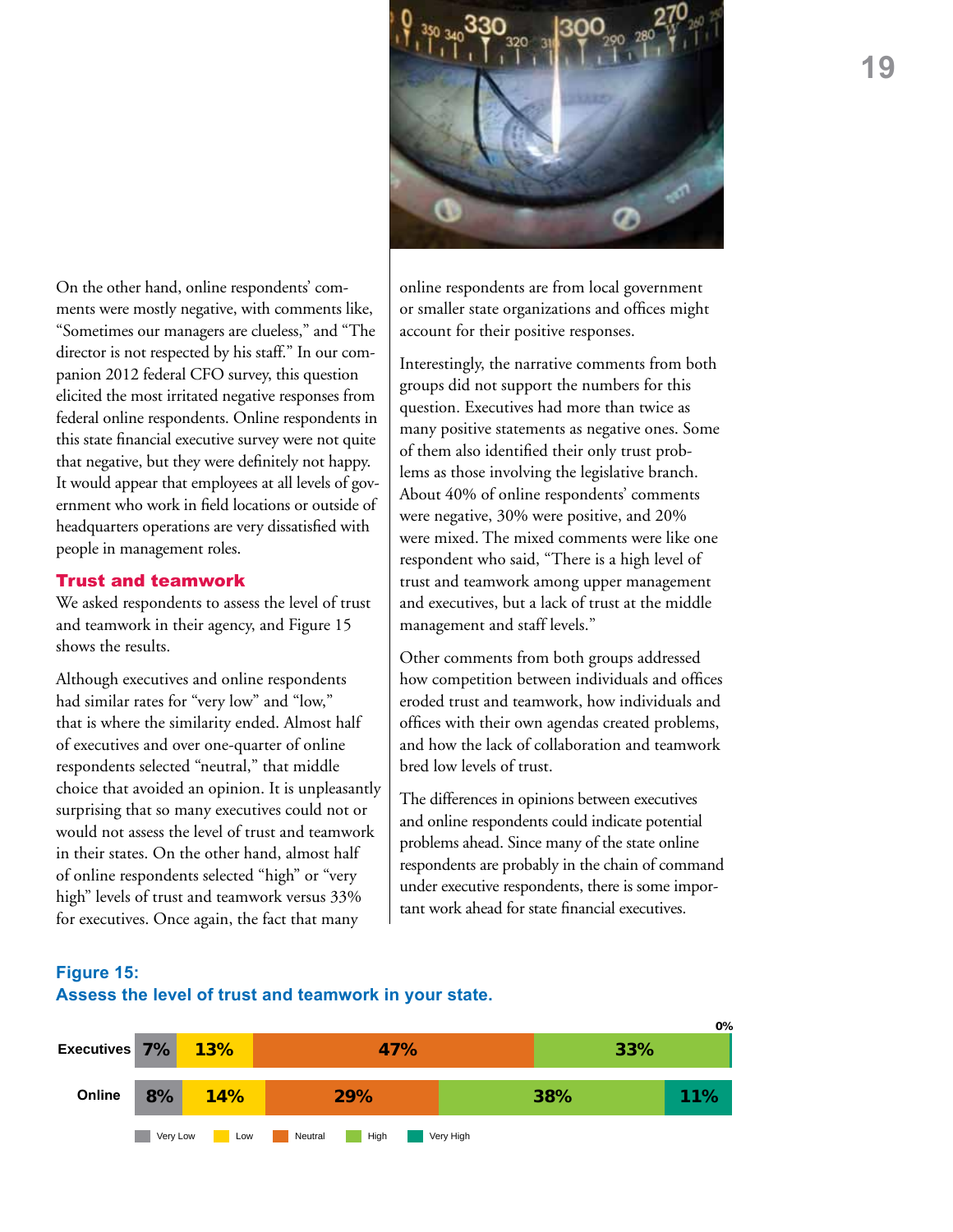## **Culture**

**Culture is what people believe about how work gets done. It is the thoughts and beliefs that drive behavior in the entity. Culture looks at the level of engagement, alignment, and energy in the organization. A good culture can play a significant role in achieving strategic results.**

### Office culture

Our first question in this section was an openended question that asked respondents how they would describe the culture of their office, and whether it was different from that of their state in general or entity.

Executives were overwhelmingly positive in describing the culture of their offices. Only one executive had a negative comment. The most commonly used word was "professional." Other terms used included hard-working, competent, customer service focused, and

**"It's very much a family culture, more open, more 'hair-down.'"**



teamwork. They were often balanced in their descriptions, like one executive who said, "We also have fun in the process." About half of the executives addressed the second part of the question about whether their office culture was different from that of their state, and 70% of them thought it was different.

Online respondents were also very positive, with only 17% of comments being negative. The words they used most frequently were: professional, friendly, ethical, and family. Other terms used included: high energy, hard-working, supportive, participatory, communicates well, values staff, and takes pride in their work. One respondent said, "It's very much a family culture, more open, more 'hair-down.'" Over a third of the online respondents' comments addressed whether their office culture was different from that of their entity, and 72% of them thought it was different. So, while both groups thought highly of their own culture, about three-quarters of each group did not believe their state or entity cultures were as good.

We asked executives about the effect of their culture on their offices' performance. Most indicated that their positive culture was a key contributor to their offices' performance success. A couple suggested that their high levels of professionalism sometimes created conflict when other state offices believed they had set the bar too high, but they seemed proud of even this issue. One executive said, "Our culture strongly contributes to our effective performance."

### Staff alignment

Our next question was based on the assumption that, in an ideal world, a staff that is aligned has people who are focused, pull in the same direction, and understand core values. Figure 16 shows the results.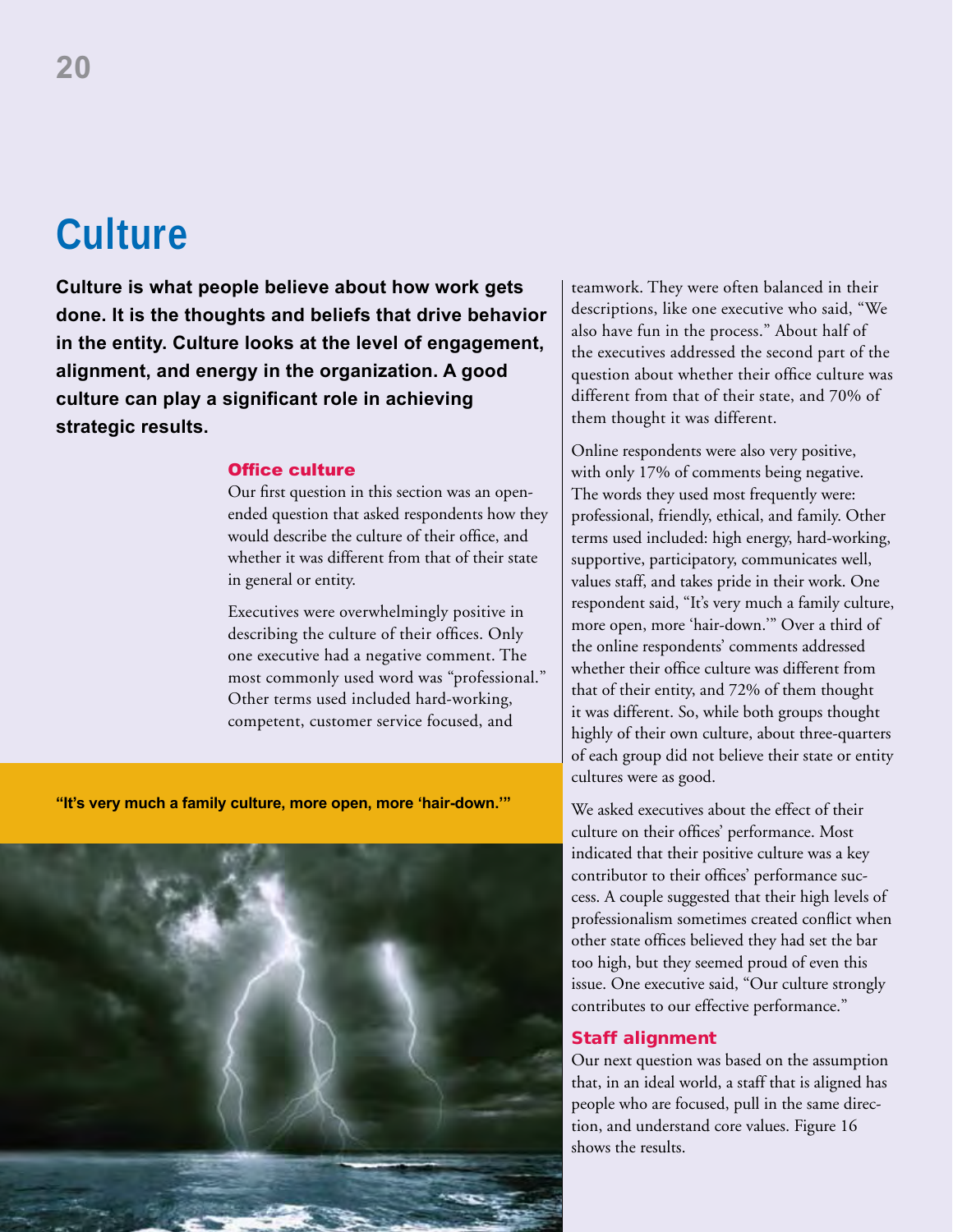

### **Figure 16: How satisfied are you with the level of staff alignment in your office?**

Executives were more satisfied than online respondents, with 77% selecting either "satisfied" or "very satisfied" versus 54% of online respondents selecting these choices, although both groups seemed to be quite satisfied. It is a little troubling that a quarter of online respondents did not feel capable of choosing. The executive's few comments were basically positive with one noting, "Achieving alignment is a continuous process due to the many variables involved." Online respondents' comments were a little less positive, and a few offered comments similar to one who said, "We have a good group, except for one person who is close to retirement."

### Communicating and building culture

The next question asked how effective senior managers and executives were at communicating and building culture in the respondents' offices. Figure 17 shows the results.

There were some clear differences here, and some of it might be accounted for by the fact that many of the executive respondents were the "senior managers and executives" about whom the question was asked. As befits the high ratings, executives offered few comments. Most of the few online respondent comments were negative. One respondent said, "You cannot express your opinion in my office without fear of retribution." Another online respondent said, "They talk the talk, but they don't walk the walk."



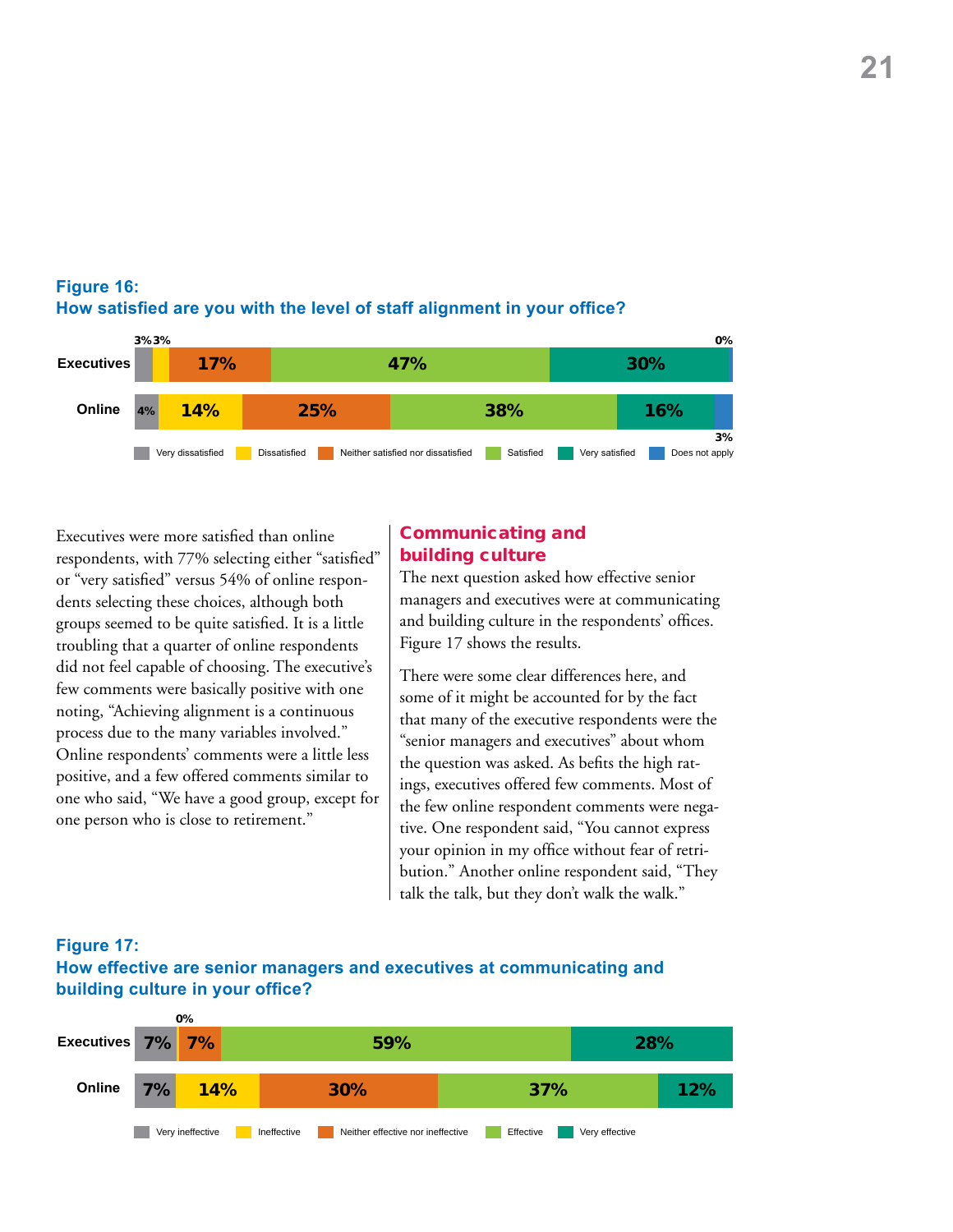#### Meeting challenges

The final question in this section dealt with the ability of the office culture to meet the challenges of the next 2 years. The question also asked about the likely ability of the state culture to meet the challenges. Figure 18 shows the results.

Both executives and online respondents were similarly more satisfied about the appropriateness of their offices' culture than the state's culture, and their ratings for states are very similar. As we have seen in a number of questions, there was a large amount of uncertainty expressed

when a third or more of each group chose the middle category. On the other hand, executives were more satisfied with the appropriateness of their offices' culture than the online respondents. Both groups offered few comments to support their choices, but one online respondent resignedly said, "We will get it done; it's what we do."

In sum, executives and online respondents both generally believed that their own offices had good cultures which would help them to weather the coming storms.

#### **Figure 18:**

### **How satisfied are you that the culture of your office is appropriate for meeting the challenges of the next 2 years? What about the culture of your agency?**

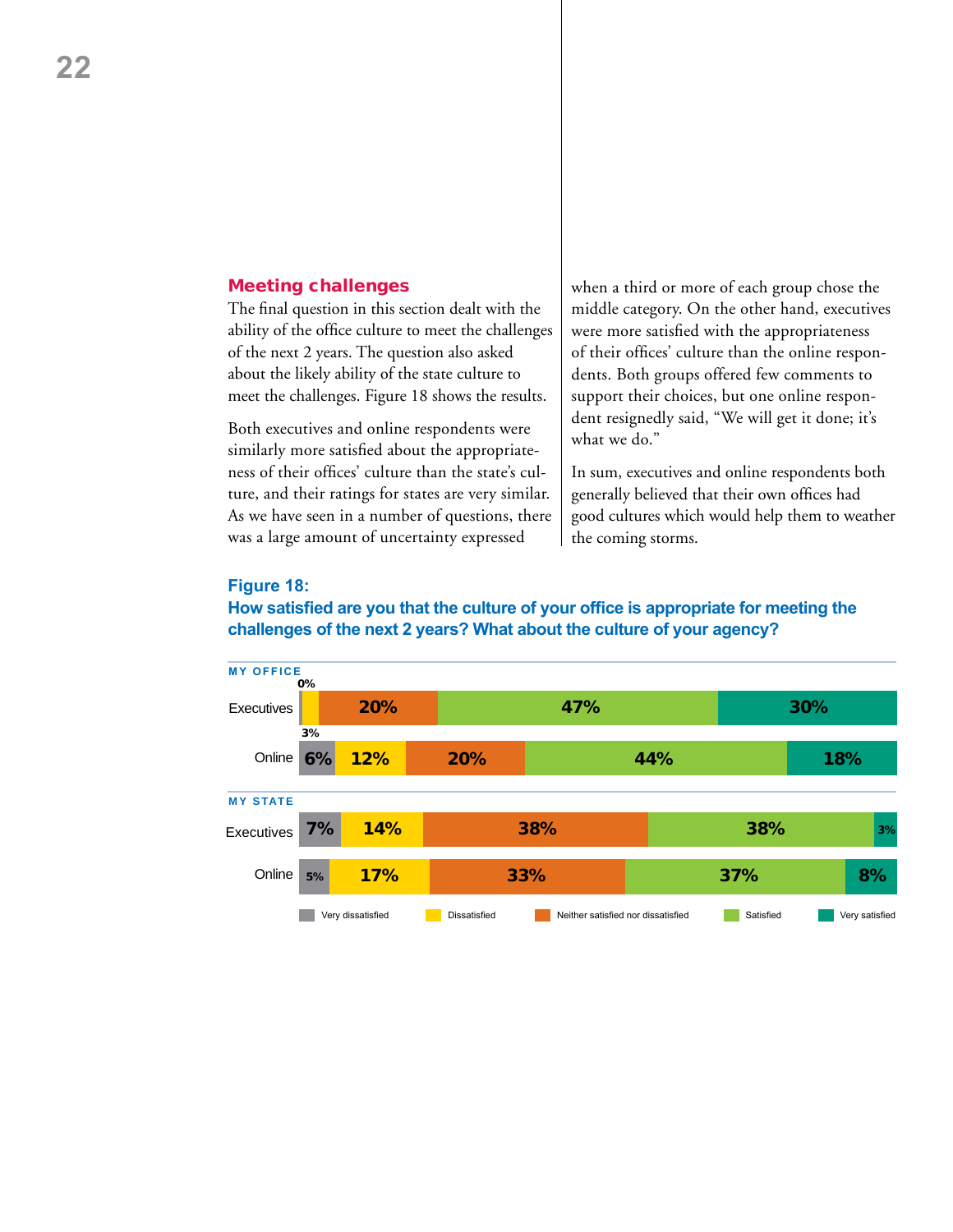### **People**

**People refer to how an entity recruits, develops, and retains the people who do the work of the organization. The ultimate resource of any entity is the skills and attitudes of its people.** 

### Technical skills

The first question in the section asked whether the respondents' offices had the right mix of technical skills to meet the financial challenges of the next 2 years. Figure 19 shows the results.

Both groups exhibited high degrees of satisfaction, with 70% of executives selecting "satisfied" or "very satisfied" and 58% of online respondents selecting these categories. However, over twice as many online respondents as executives chose some form of dissatisfaction. Executive comments discussed ongoing problems in maintaining the right mix of technical skills; one executive said, "The new 150 hour requirement for accounting students is going to make it difficult for government to recruit accounting majors." Online respondents discussed a range of issues including budget and staffing shortages, the impact of pending retirements, and the difficulty of keeping up with



changing technology. One respondent noted, "Our folks had technical expertise when they were hired, but our culture did not encourage professional development."

#### **Figure 19:**

**How satisfied are you that your office has the right mix of technical skills to meet the financial challenges of the next 2 years?**

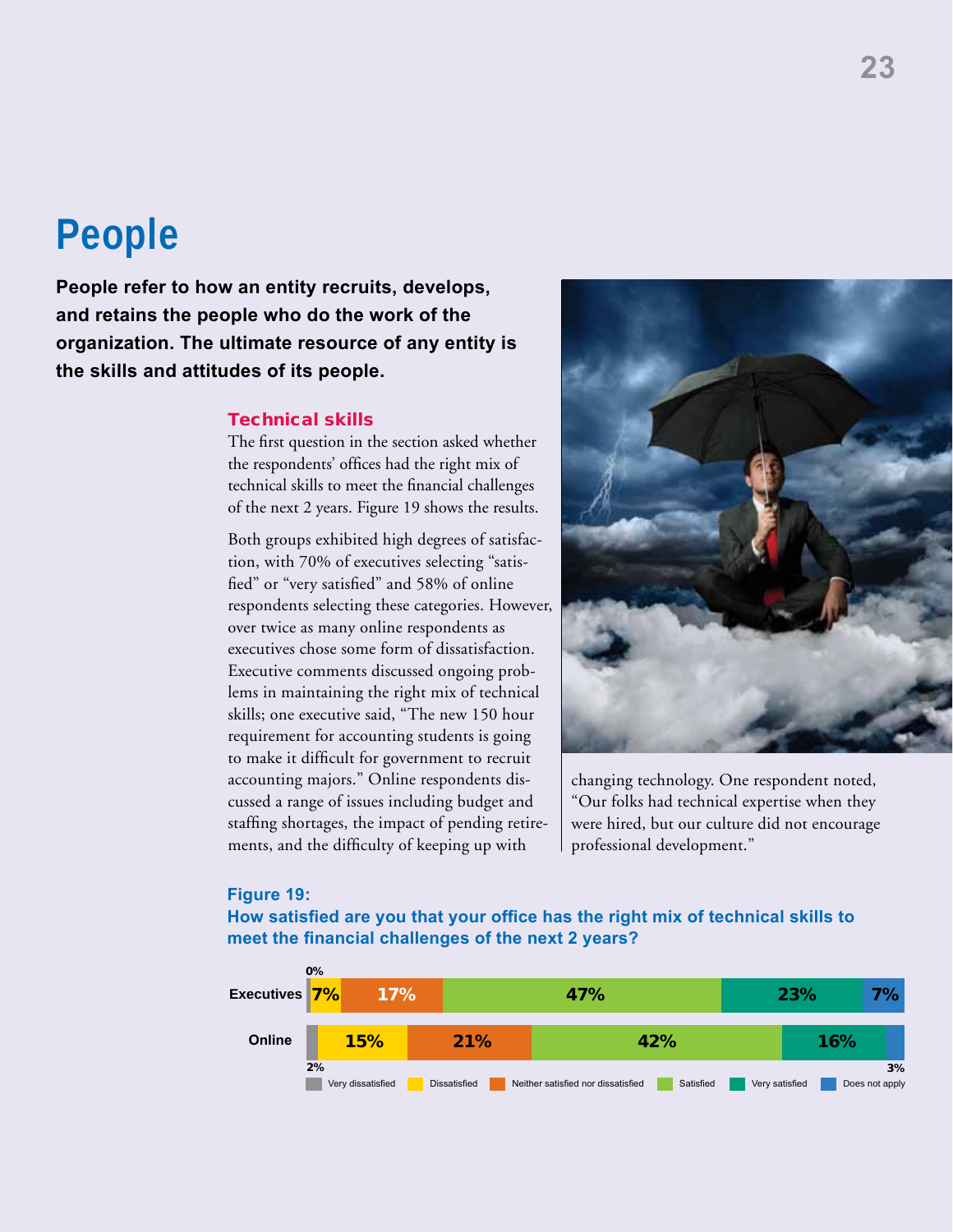

### Attitude

Technical skills were very important for success, but the workforce's attitude also played a critical role in achieving success. Financial executives did not get to decide whether the workforce would get pay raises, but they were still responsible for motivating them. While the previous question addressed the right mix of technical skills, the next question addressed whether the respondents' offices had the right attitude to meet the challenges of the next 2 years. Figure 20 shows the results.

The responses for the right attitude are very similar to the responses for the right mix of technical skills for both groups of respondents, though executives have even more satisfaction that their offices have the right attitude. With the high satisfaction rating, executives had few additional comments, but one executive noted, "Our staff embraces change and enjoys new challenges." Many online respondent comments addressed the reasons for not having the right attitude. One online respondent said, "When you have too many standards, not enough time, and too little budget, attitude problems begin to surface." Another said, "Constant change has taken its toll."

### Linking to agency objectives

The next question asked whether the respondents' staffs understood and linked the agency's

### **Figure 20:**

**How satisfied are you that your office has the right attitude to meet the financial challenges of the next 2 years?**

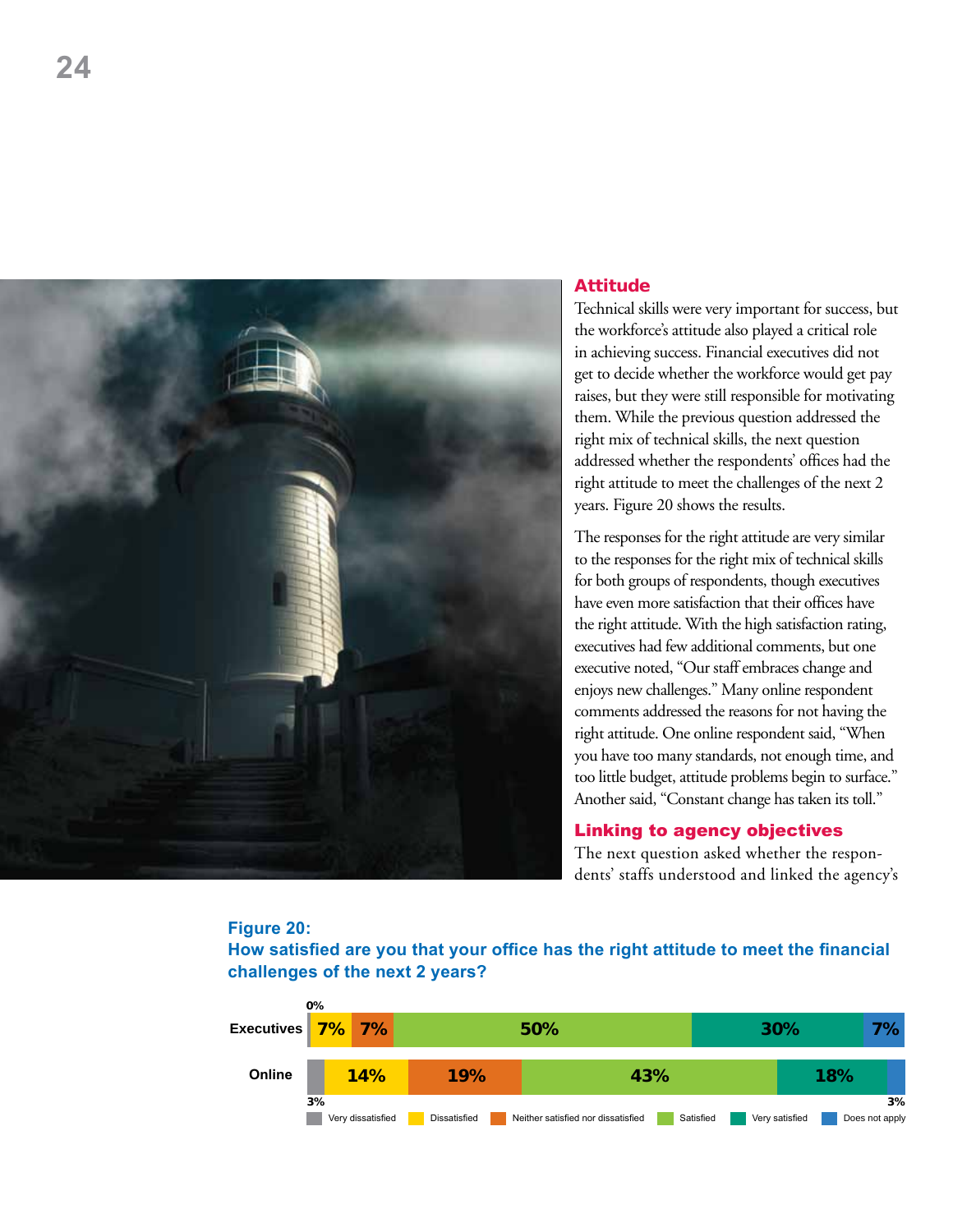objectives to their own work. Over 90% of executives responded positively, as did about three-quarters of online respondents. Neither group of respondents provided much additional information.

For executives, the survey had a follow-up question about how they motivated their staffs to make the link between agency objectives and their own work. Much as we found in the 2012 federal CFO survey, many executives emphasized the role of communications in motivating their staffs to make the linkage. The other often-mentioned practice was involving the staff in setting their own goals to match agency objectives, and tracking their performance against those goals. Other points that executives mentioned were leading by example and staff recognition. One executive said, "The key is clear, consistent messaging and genuine two-way communication."

### Work environment

We next asked executives how they managed performance and created a work environment within their offices that inspired and enabled their staffs to do their best. The executives' responses about how they managed performance can be summarized around four points: having a formal process with clear expectations and high standards, recognizing achievement, ensuring access to training and professional development, and focusing on progress toward goals and continuous improvement. One executive said, "We provide timely performance feedback and address performance issues promptly."

Executives covered a wide range of topics in their responses about creating a good work environment in their offices. Multiple executives mentioned communications, including listening, and using a team approach. Other topics were



**"Our dilemma is that state government is complex enough that private sector folks don't transition well, but we aren't developing enough internal folks to move into senior positions."**

staff engagement and interaction, empowering staff with challenging work assignments and other opportunities to succeed, mutual respect, personal interest in the staff, leading by example, and allowing staff to maintain a work-life balance with the flexibility to address personal needs. It is easy to see how these executives are achieving success.

### Financial executive skills

The final question in this section asked executives whether state government was attracting the right personalities and skill sets to senior financial executive positions. Only about 50% of executives chose to respond to this question. Their comments were generally positive, but with concerns about the ongoing difficulty of continuing to attract good people. One executive said, "Our dilemma is that state government is complex enough that private sector folks don't transition well, but we aren't developing enough internal folks to move into senior positions." It appears that this will be an ongoing problem for states.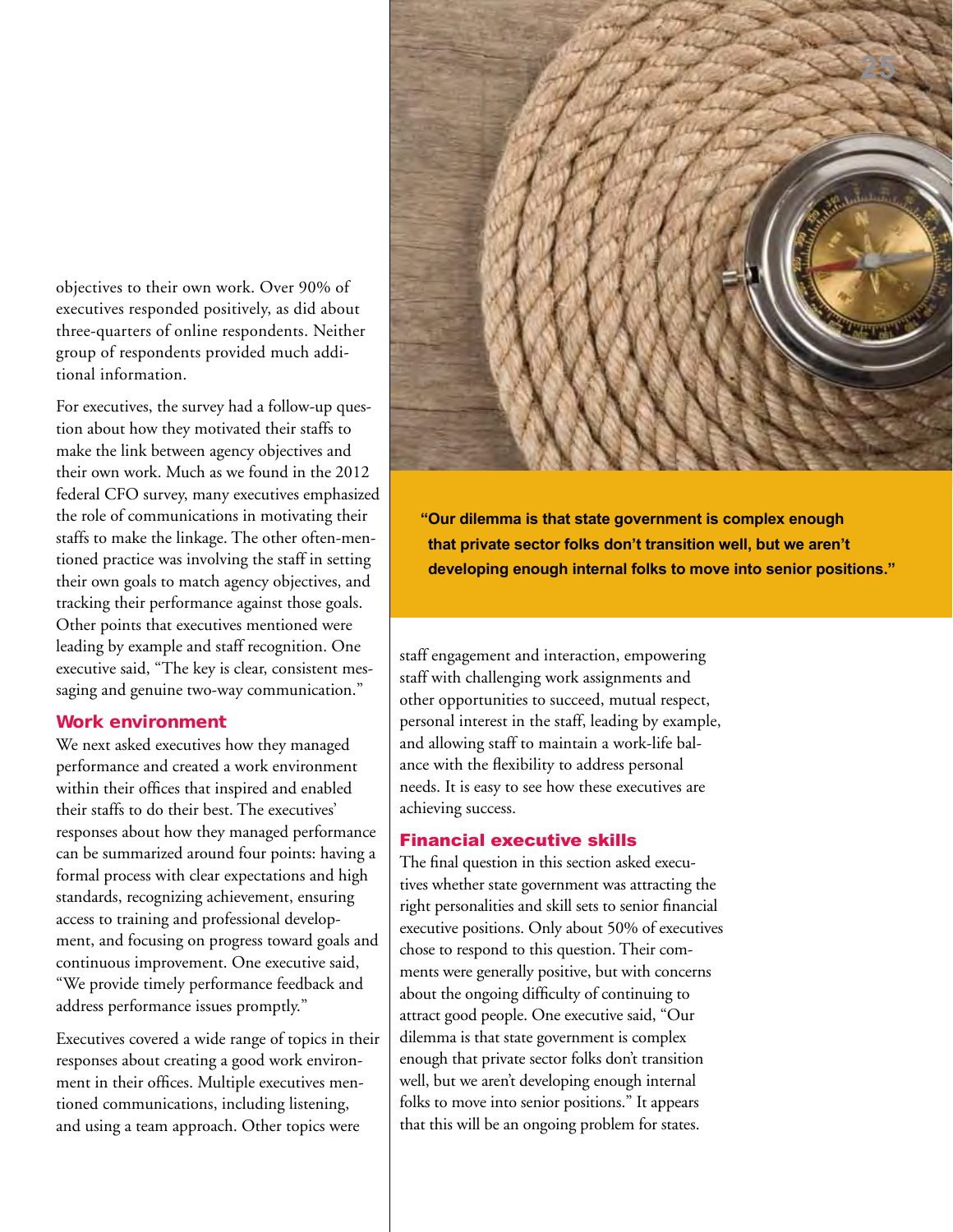# **Top Challenges**

**As is usual with our surveys, our last question asked about the top challenges that survey respondents faced. We asked them what their top three challenges were, and how they would focus their limited resources to address these challenges in the short term.** 

### **Executives**

Most executives were happy to give us their challenges. While they said it in many different ways, executives primarily identified four areas:

- Personnel  $29\%$
- Providing services to customers  $-24\%$
- Budget -21%
- Technology issues 18%

These four challenges were also the top four mentioned by CFOs in our 2012 federal CFO survey, although budget was the number one challenge for the CFOs and providing services to customers was the number four challenge. Some of the executives' challenges covered more than one issue. For example, one executive said, "Finding the funds to upgrade our systems."



Our question also asked respondents how they would use their limited resources to address these challenges. About half of the executives' responses addressed options for real change, such as:

- Reorganizing and downsizing their offices
- Reducing report content
- Reducing or eliminating lower priority activities
- Implementing e-government services
- Implementing alternative tax filing and tax payment methods
- Implementing fee-based services
- Using NASACT's networking opportunities to see what other states are doing

Other executive responses were not as specific, such as "Do more with less," "Work with the legislature to promote realistic expectations," and "Pray for motivation and hope that a positive attitude can help."

### Online respondents

Like the executives, online respondents seemed happy to offer ideas, and they gave us quite a mix of challenges in their 595 responses:

- Personnel  $23%$
- Budget  $18\%$
- Technology issues 10%
- Providing services to customers  $-8\%$
- Training  $-6\%$

These five challenges were also among those most often mentioned by the online respondents in our 2012 federal CFO survey. However, the most common challenge in the CFO survey was management/leadership, including authority, motivation, and trust - mentioned by 95% of the federal online respondents. The state and local online respondents only mentioned these types of challenges occasionally, and they did not rise to the level of the top five. State and local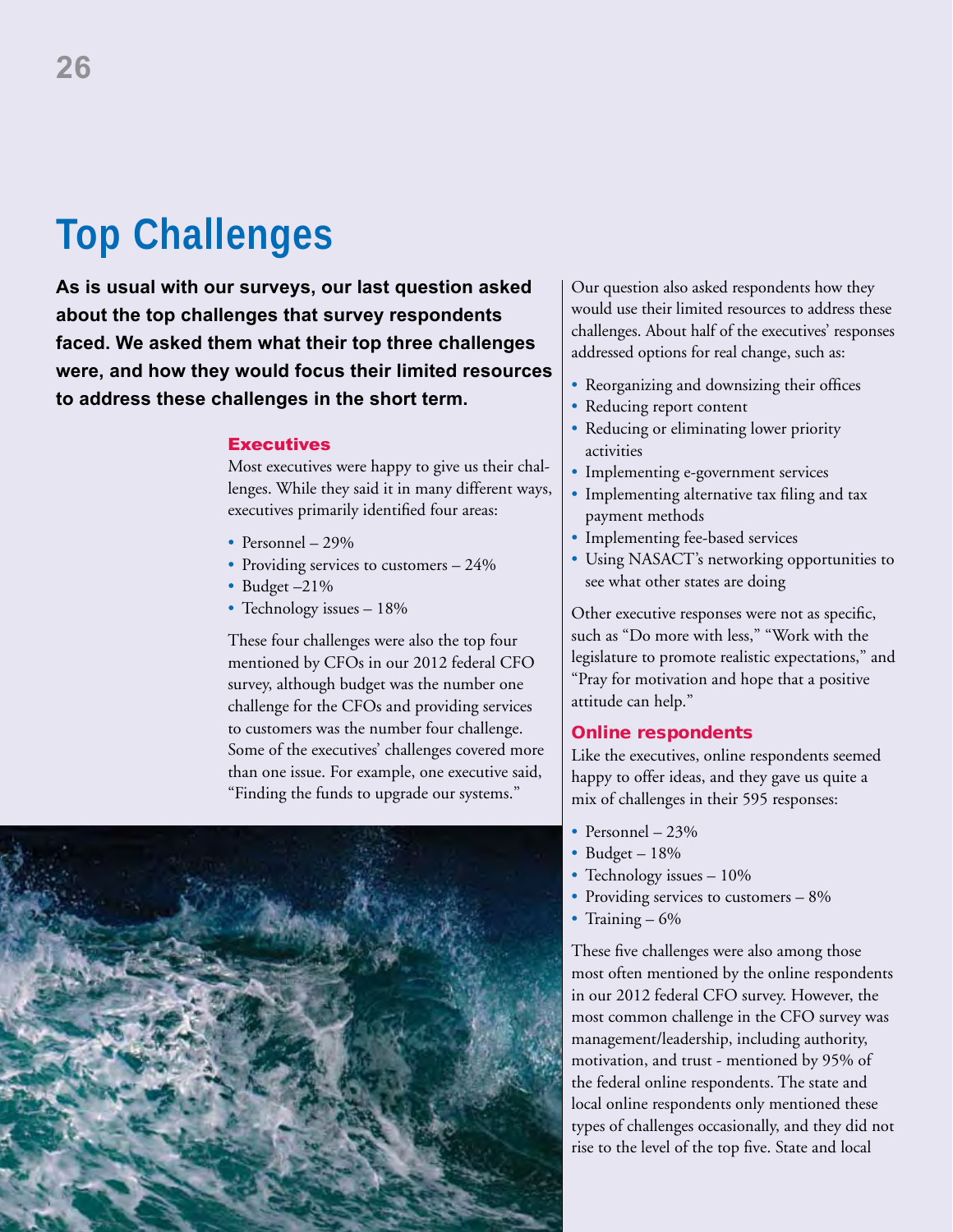

online respondents do have problems with their working environment, but these challenges were not as significant as other challenges.

As with the executives, our question also asked online respondents how they would use their limited resources to address these challenges in the short term. Online respondents provided a wide variety of responses which could be classified into three groups: those that did not require additional funding, those that did require additional funding, and those that were more hopeful than actual.

Responses that did not require additional funding were those that online respondents could implement to reduce costs or increase revenues. While all of these required some form of approval, and some were fairly radical, they represented realistic responses to the challenges the online respondents faced. These included:

- Revise the strategic plan to reduce goals and objectives
- • Eliminate or reduce programs to provide fewer services or provide them less often
- Re-engineer business processes to require fewer resources
- • Reorganize to consolidate offices and reduce staffing needs
- • Consolidate facilities and excess unneeded property
- • Reduce staffing through attrition, early retirement, or reductions-in-force, and reassign remaining people
- Seek out no-cost training opportunities
- Implement fee-based services

Online respondents also offered up a number of responses that could only be implemented with additional funding. It was not clear whether they thought additional funding would be available in

the future or whether funding was not a consideration for them. These included:

- • Fill vacancies with qualified hires
- Authorize more overtime
- Improve employee benefits, compensation, and awards
- Provide more employee recognition
- Hire more consultants
- Automate more processes
- Provide all required training

Finally, there were some online respondent responses that could only be classified as more hopeful than actual. These included:

- Budget wisely
- Identify more efficiencies, increase productivity, and reduce unnecessary expenditures
- Do more with less; have staff work longer and harder
- • Implement time-saving measures; find simple solutions at low costs
- • Use teambuilding exercises to improve morale
- Lobby the legislature for more funding
- Keep trying

Both executives and online respondents listed personnel issues as their biggest challenges, indicating that taking care of your staff was always a key requirement. Without a sufficient number of qualified hires who are satisfied with their working conditions, it is difficult for government to function. Both groups also identified challenges relating to providing services to customers, which is typically the problem that results when you do not have such a staff.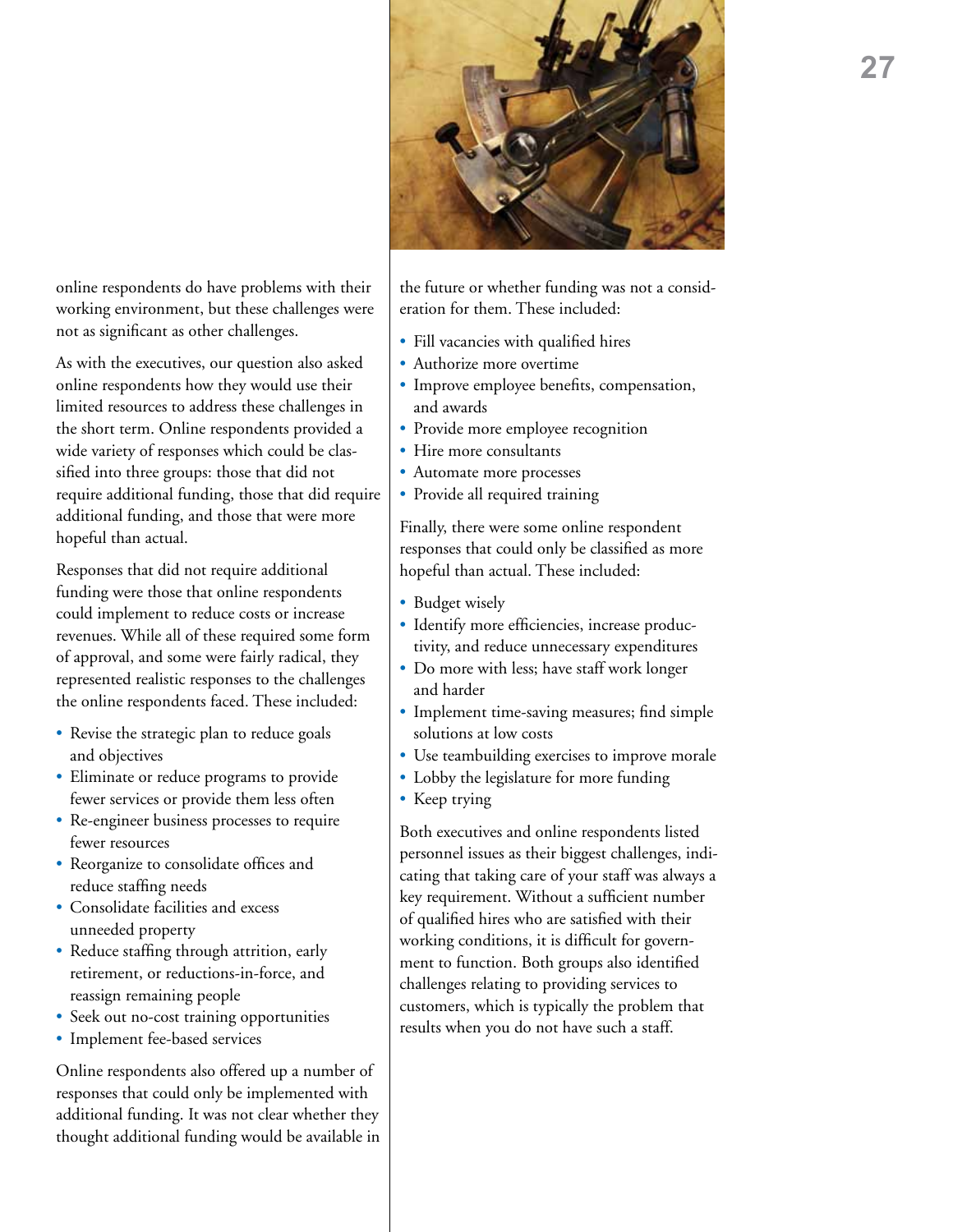### **Conclusion**

**State and local finances continue to be pummeled by fierce storms. The continued poor performance of U.S. and global economies impacted all levels of government, but states were hit the earliest and have still not recovered. The drop in their revenues occurred at just that point when citizens had an increased need for social services such as unemployment benefits. At the same time, the public continued to demand more effective and more efficient government services.** 

> All government leaders bear some responsibility for government's response to this storm, but financial executives and managers have a leading role because all state and local government operations require funding. It is a simple equation: less money means fewer services. Financial leaders must chart the course for their staffs, and ultimately all of state and local government to find their way through the storm and achieve measurable results for their citizens. They must understand the rules of engagement, including relevant state statutes, financial reporting regulations, investment rules, and stakeholder interests, and how these rules of engagement influence



their programs. They must chart the course of budgets through the legislature, allocate and monitor appropriated and other funding, prepare financial reports based on numerous complex requirements, and audit funds and programs to ensure integrity.

Tax revenues will not rebound overnight, nor will unemployment rates drop quickly. Federal assistance will not return to previous levels any time soon. State financial executives and managers know this, but they still must motivate and lead their staffs, already overwhelmed by increasing workloads caused by staffing shortages, discouraged by years without pay raises and increased costs for retirement and health benefits, and battered by public denigration of their public service.

State and local governments are looking to their financial managers to help figure out how best to use shrinking resources to get the best results for their citizens. And they are succeeding. They have put personnel at the top of their list of concerns because they know that without good people behind them, they and their states cannot succeed. They know that people did not choose to work in government to get rich, but going years without pay raises while household expenses increase creates an environment where even the most dedicated government employees must consider other options.

The storms of the last few years have seasoned today's state and local government financial leaders. They are taking care of their staffs and collaborating with other states and other local governments to share costs and best practices. They have their priorities straight, and they will help guide their governments to a safe harbor. As one executive said, "I'm going to keep trying to do whatever I can."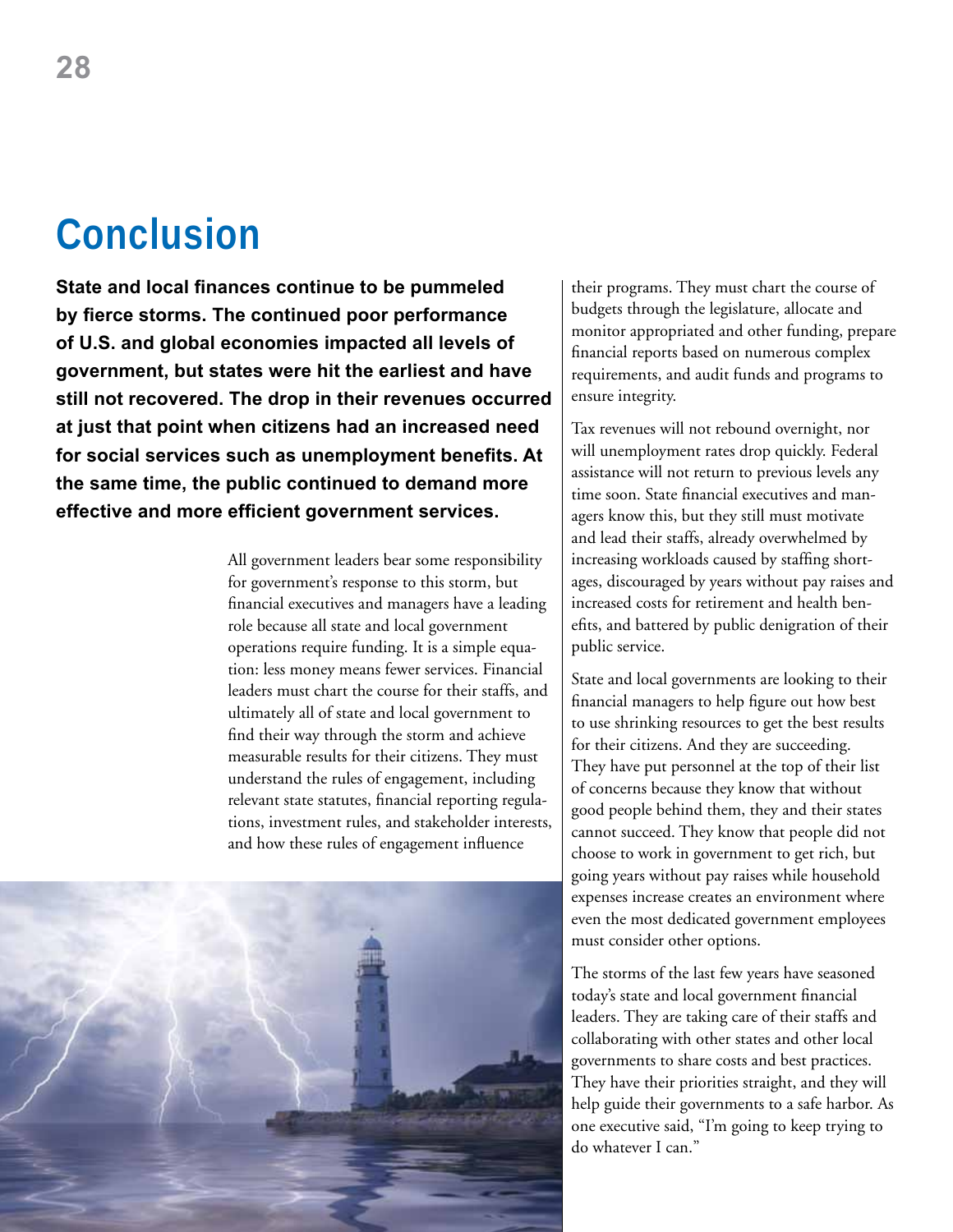### **Additional Information**

If you would like more copies of this survey, or an opportunity to hear more about its content and the challenges facing the federal CFO community, please contact NA SAC T or A GA at the addresses below:

#### The National Association of State Auditors, **Comptrollers and Treasurers**

449 Lewis Hargett Circle, Suite 290 Lexington, Kentucky 40503-3590 Telephone: (859) 276-1147 *Web Site: www.nasact.org*

#### Association of Government Accountants

2208 Mount Vernon Avenue Alexandria, VA 22301 Telephone: (703) 684-6931; (800) AGA-7211 *Web Site: www.agacgfm.org E-Mail: agamembers@agacgfm.org*

### **Survey Contributors**

National Association of State Auditors, **Comptrollers and Treasurers Ronald L. Jones,** *President, NASACT, Chief Examiner, Alabama Department of Examiners of Public Accounts*

**R. Kinney Poynter, CPA,** *Executive Director*

Association of Government Accountants **Relmond Van Daniker, DBA, CPA,** *Executive Director*

**Kevin Johnson,** *Director of Education and Research*

Grant Thornton LLP **Robert J. Shea,** *Survey director*

**Thad Juszczak**

**Robert Childree**